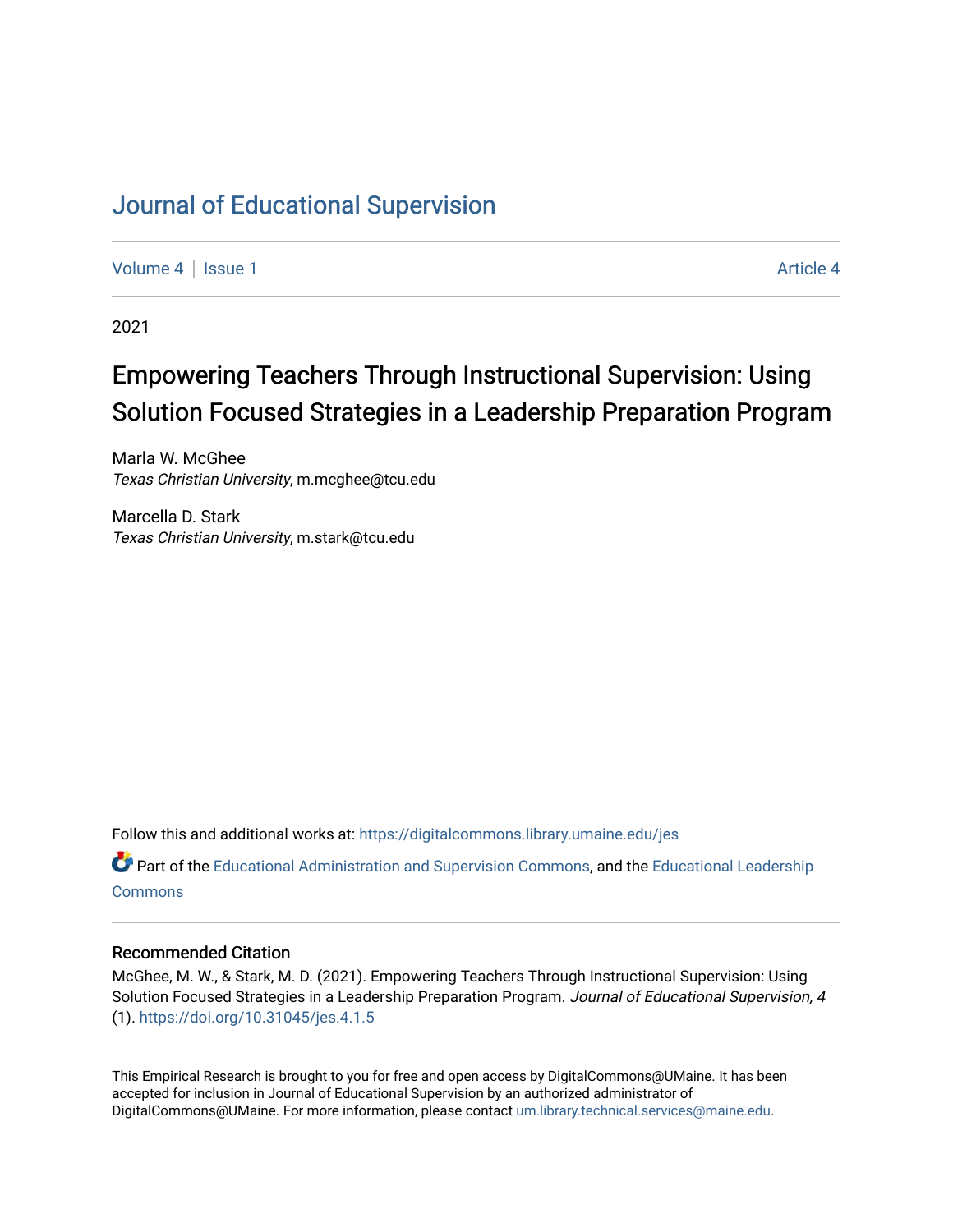# **Empowering Teachers Through Instructional Supervision: Using Solution Focused Strategies in a Leadership Preparation Program**

Journal of Educational Supervision  $43 - 67$ Volume 4, Issue 1, 2021 DOI:<https://doi.org/10.31045/jes.4.1.5> <https://digitalcommons.library.umaine.edu/jes/>

# **Marla W. McGhee<sup>1</sup> and Marcella D. Stark<sup>1</sup>**

# **Abstract**

The purpose of this study was to determine how students in an educational leadership preservice program perceived the effectiveness of solution-focused supervision (SFS) taught in an instructional supervision class. Interviews, observations, and artifacts, and a case study design, were applied to address two primary research questions. Findings revealed the use of solutionfocused (SF) strategies produced positive outcomes, but required dramatic paradigm shifts from study participants. Moreover, the researchers found that respondents used a wide range of SF strategies in the clinical cycle exercise. Participants, furthermore, affirmed that SF structures and language promoted reflection, conversation, and empowerment of teachers. These positive dispositions toward solution-focused supervision, however, did not come without difficulties and initial doubt.

# **Keywords**

instructional supervision; educational leadership preparation; solution-focused supervision; clinical supervision cycle

**Corresponding Author:** Marla W. McGhee (College of Education, Texas Christian University, 3000 Bellaire Drive North, Fort Worth, TX, 76129) email: m.mcghee@tcu.edu

<sup>&</sup>lt;sup>1</sup> Texas Christian University, Fort Worth, USA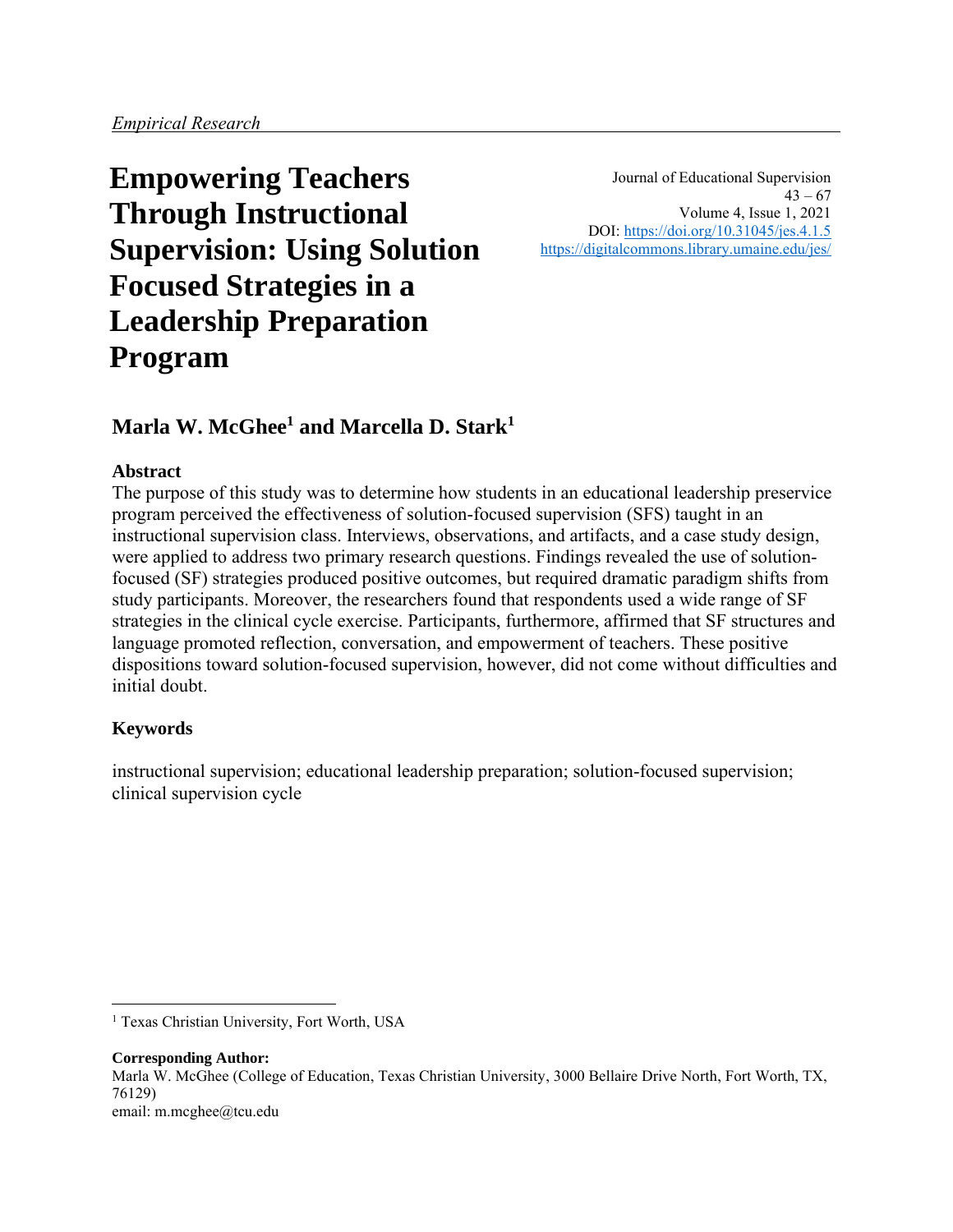# **Introduction**

Contemporary studies increasingly note the significance of principals serving as instructional leaders (Day et al., 2016; Jimerson & Quebec Fuentes, 2019; Robinson et al., 2008; Quebec Fuentes & Jimerson, 2020). Fink and Resnick (2001) suggest that principals and assistant principals are well-positioned to provide the intellectual leadership necessary for schools to thrive as vibrant learning communities, essential for improvement. Stein and Nelson (2003) caution that if not leading for the purposes of teaching and learning, what, precisely are campus administrators leading for?

Recent actions at state and local levels echo and reinforce the principal's role in instructional leadership. Recast in 2015 by the National Policy Board for Educational Administration, the PSEL or Professional Standards for Educational Leaders (standards formerly known as ISLLC), reveal an even stronger focus on student learning and sustained educational improvement. According to the introductory section of the PSEL document, the new professional standards "elevate areas of educational leader work that were once not well understood or deemed less relevant but have since been shown to contribute to student learning" (2015, p. 2).

In the fall of 2017, the education agency in the state in which the present study took place conducted regional forums in anticipation of implementing a new standard certificate and revised assessment process for the *Principal as Instructional Leader* certificate (State Board for Educator Certification, 2018). As noted on the state education agency's website,

Given the evolving role of the principal as an instructional leader and the needs of schools and communities, the State Board for Educator Certification (SBEC) adopted new principal standards…the new standards emphasize the critical role of the school principal with an increased emphasis on instructional leadership. (Texas Education Agency, 2018)

After decades of ambivalence about the importance of their role, the principal as a leader in the instructional program is now bolstered by empirical evidence, present in standards, and codified in law.

We concur that campus leaders can and should play essential roles in the continuous improvement of teaching and learning, both philosophically and intentionally, through their leadership actions. That said, if principals and assistant principals are to successfully practice instructional leadership, preservice programs bear major responsibility for aspiring leaders' learning and experiences toward that end (Brazer & Bauer, 2013; Grissom et al., 2019; Orr & Orphanos, 2011). What remains somewhat elusive, however, is *how* to promote the knowledge and skills necessary for program graduates to effectively serve as instructional leaders with teachers and in classroom cultures that may be unfamiliar or unknown to them. It is quite likely that new-to-profession administrators, who serve in both supervisory (formative) and evaluative (summative) capacities, will initially lack the ability to address instructional-related issues within a specific content or grade-level if it resides outside their teaching discipline or area of expertise (Quebec Fuentes & Jimerson, 2020). Yet these responsibilities will fall to them nonetheless (e.g. PSEL; state principal standards; administrative job descriptions). Preparing future leaders with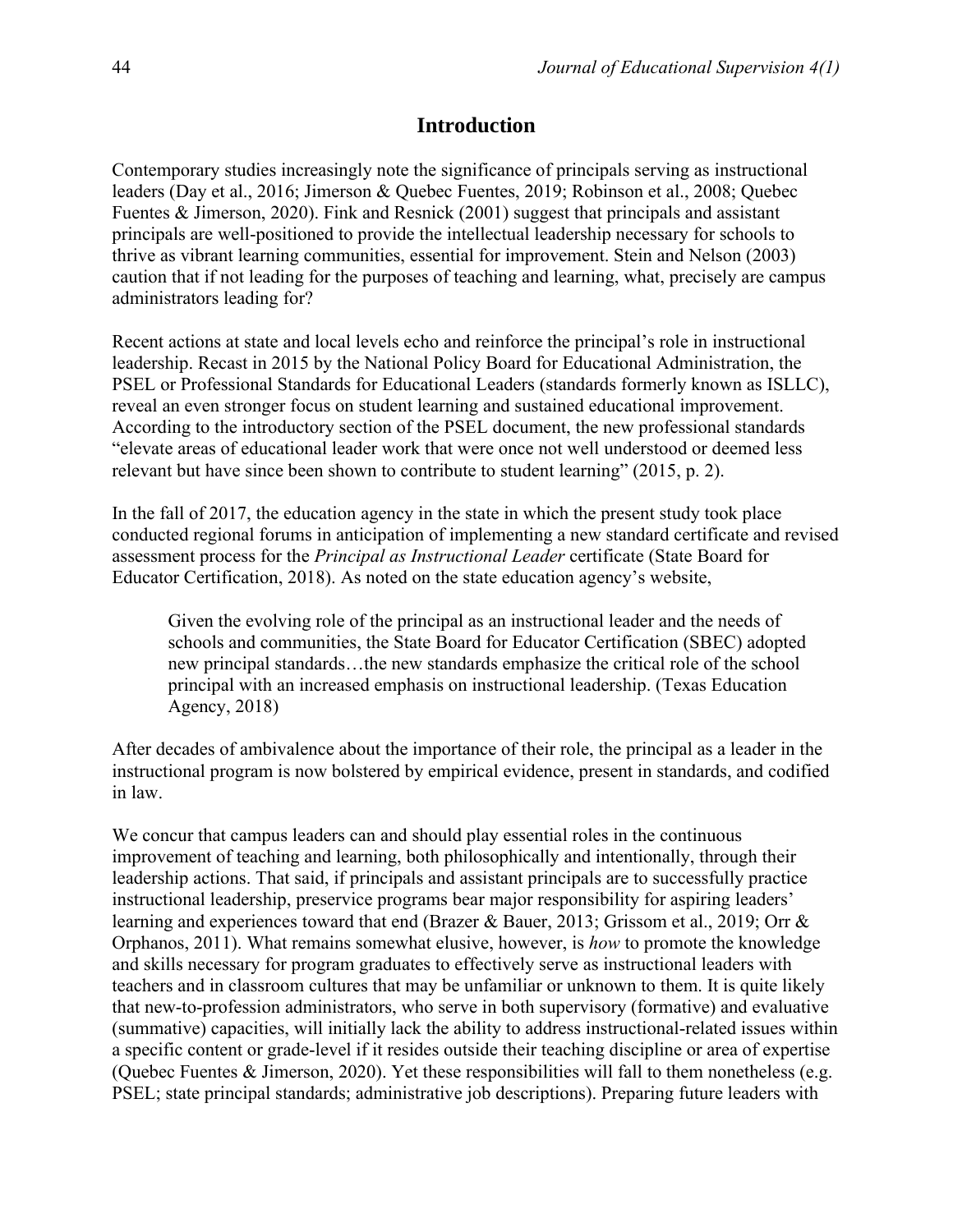skills and strategies they can use directly out of their preparation programs will benefit administrative neophytes as well as the teachers who rely on their guidance and leadership.

Now, more than ever, teachers, most of whom are the sole professional responsible for their classroom, must be capable, independent decision-makers on behalf of themselves and the students in their charge (McGhee & Stark, 2018). This follow-up study is part of a multi-year initiative in which a counseling and an educational leadership faculty member worked in collaboration to teach aspiring leaders asset-oriented, strengths-based supervisory practices in which curiosity, listening, and questioning are central. We sought to understand how a group of graduate students enrolled in an educational leadership program might implement solutionfocused supervision strategies in the instructional supervision of a teacher, as well as how they anticipate using a solution-focused approach in their future leadership work.

# **Literature Review**

In order to adequately situate and foreground this piece, we offer the following on developmental supervision and the clinical cycle, solution-focused supervision, and constructivism. Together, these areas provide a foundational basis on which to build this ongoing line of inquiry.

# **Developmental Supervision and the Clinical Cycle**

Developmental supervision, rooted in adult learning theory and teacher development (Glickman, 1981; 1985; Glickman et al., 2018), suggests that working effectively with teachers in a supervisory capacity is anything but a "one-size-fits-all" endeavor. "Administrators must be mindful of their behaviors as they engage in instructional supervision work, selecting the procedure, techniques, strategies, and language appropriate for the individual and the specific situation" (McGhee & Stark, 2018, p. 6). Given the needs of the teacher and the specific circumstances, the supervisor can engage the teacher in ways that are directive, collaborative, or nondirective in nature. According to Zepeda (2017), using differentiated techniques allows the leader to focus time and energy on those most in need of assistance and affords individual teachers a degree of autonomy and control regarding their growth and development choices.

When developmental supervision is coupled with the clinical supervision cycle, a form of direct assistance to improve instruction based on a teacher's areas of interest and need (Glickman et al., 2018), the pre- and post-observation conferences play central roles, allowing teachers to share information, voice concerns, negotiate understandings, pose questions, and express curiosities regarding their own professional growth. A purely formative endeavor, this practice should not be confused or conflated with summative teacher evaluation systems used for contract extension or renewal purposes.

#### **Solution-Focused Supervision**

Similar to expectations for teachers with their students, counselors are required to assess and facilitate growth in their clients. *Solution-focused supervision* (SFS; Thomas, 2013) is an adaptation of solution-focused brief therapy (SFBT; de Shazer et al., 1986) that involves noticing and expanding on what supervisees (i.e., students and new professionals) are already doing well,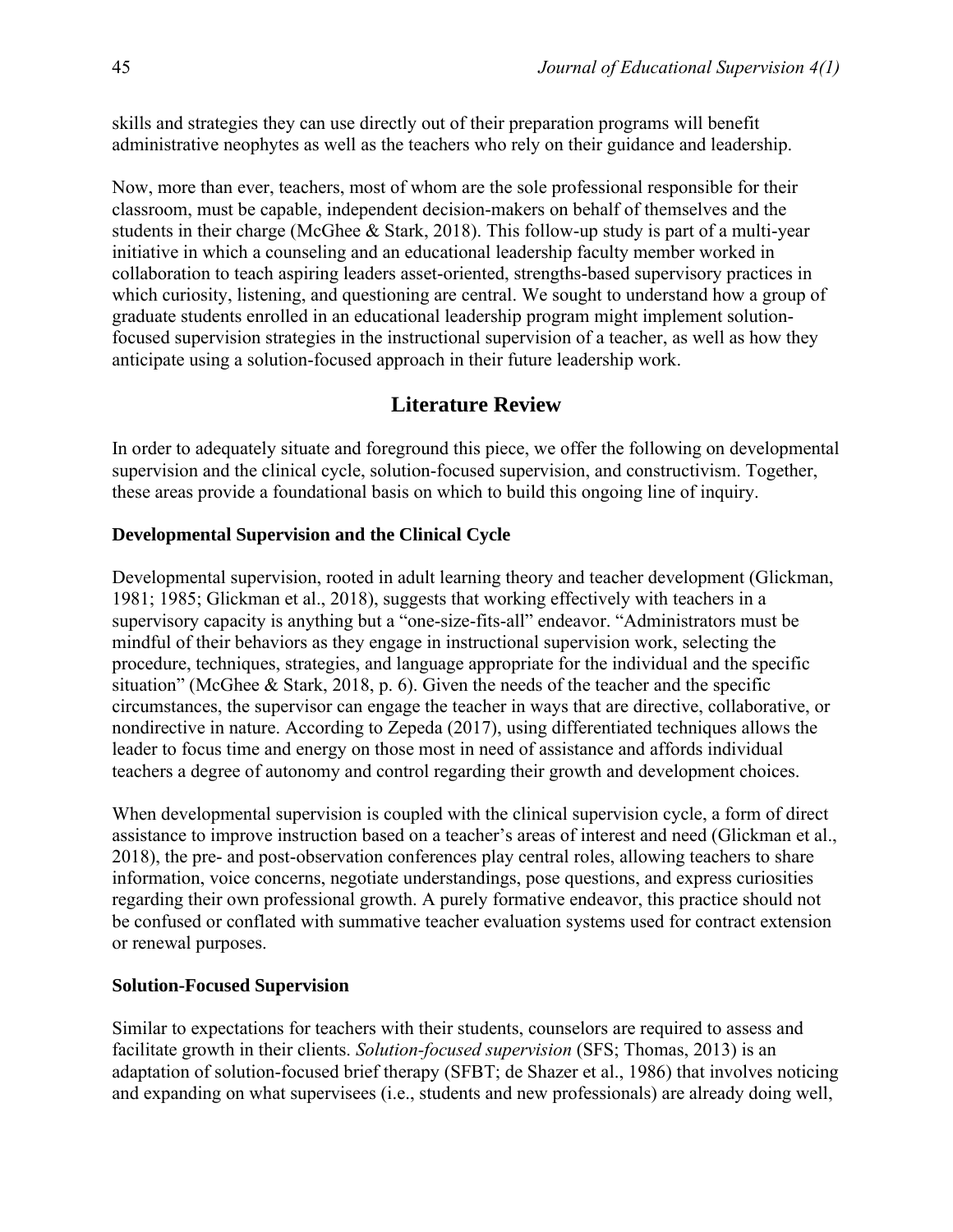rather than focusing on errors or deficits. Researchers have demonstrated the effectiveness of solution-focused brief therapy (SFBT; de Shazer et al., 1986) in schools (Franklin et al., 2008; Kim & Franklin, 2009; Kim et al., 2017). Additionally, school counselors and social workers may use a solution-focused coaching intervention called *Working on What Works* (WOWW; Berg & Shilts, 2005) that involves three stages: a) observing a class and giving positive feedback to both teachers and students, b) facilitating a goal-setting discussion, and c) working with the class to scale progress and set new goals. Brown et al. (2012) evaluated student outcomes with this approach in a primary school and discovered increased team work, respect toward adults, positive peer relationships, and enhanced listening skills. Over two decades ago, Davis and Osborn (1999) posed that SF concepts be similarly used by school administrators, but our literature search produced scarce research with this population.

Practitioners of SFBT describe it as "an approach of useful practice techniques" rather than a specific psychotherapy model (Korman et al., 2020, p. 47). Indeed, Shennan (2014) suggested that a solution-focused approach may be used by anyone tasked with helping others reach goals in education and business. Thus, the application of this approach to supervision extends beyond the field of counseling and social work. Whether teachers or counselors, new professionals must quickly learn to be independent decision-makers, carrying out their responsibilities with minimal oversight. Using the SFS approach, the supervisor (often a school administrator) assumes some level of competence in teachers and acknowledges the expertise they have regarding what is happening in their classrooms.

Solution-focused supervision strategies include a not-knowing stance (Anderson & Goolishian, 1992), goal-formation questions, scaling questions, amplification of strengths, and encouragement of specific goals (De Jong & Berg, 2013; Shennan, 2014). When using a notknowing stance, the supervisor seeks to reduce the power differential by remaining curious about the teacher's aspirations and practices, as opposed to adopting an expert position instructing them on what specific improvements are required. Supervisors might use a technique called hedging (Thomas, 2013), using tentative language such "it sounds like . . ." or "could it be . . .?" to communicate that it is acceptable for the teacher to express different ideas. Goal formation questions guide teachers in describing their ultimate situation at a macro-level (e.g., exceptional educator, perfect classroom) or micro-level (e.g., class response to a specific lesson, hoped-for outcome of a supervision meeting).

These questions might ask them to imagine a miracle or simply a future date in time; the point of the questions is for the teacher to describe a preferred future in detail. Once this description has been obtained, the supervisor may ask the teacher to scale their current level, with 10 being ideal and 0 being the opposite end of the continuum. Using follow-up questions that solicit detailed descriptions, the supervisor obtains information about what the teacher has already tried, what has been successful, etc. "How did you come to be at X rating and not lower?" and "What might you notice if you were nearing the next higher number on the scale?" are examples of follow-up questions. Whenever possible, questions that amplify the teacher's strengths (along with direct compliments) should be asked to strengthen the relationship and to motivate the teacher toward self-initiated goals. Finally, the supervisor encourages them to set small, specific goals that will bring them closer to the ideal. Stark et al., (2017) provided a template by which solution-focused supervision strategies are embedded in a clinical supervision cycle for a blended model of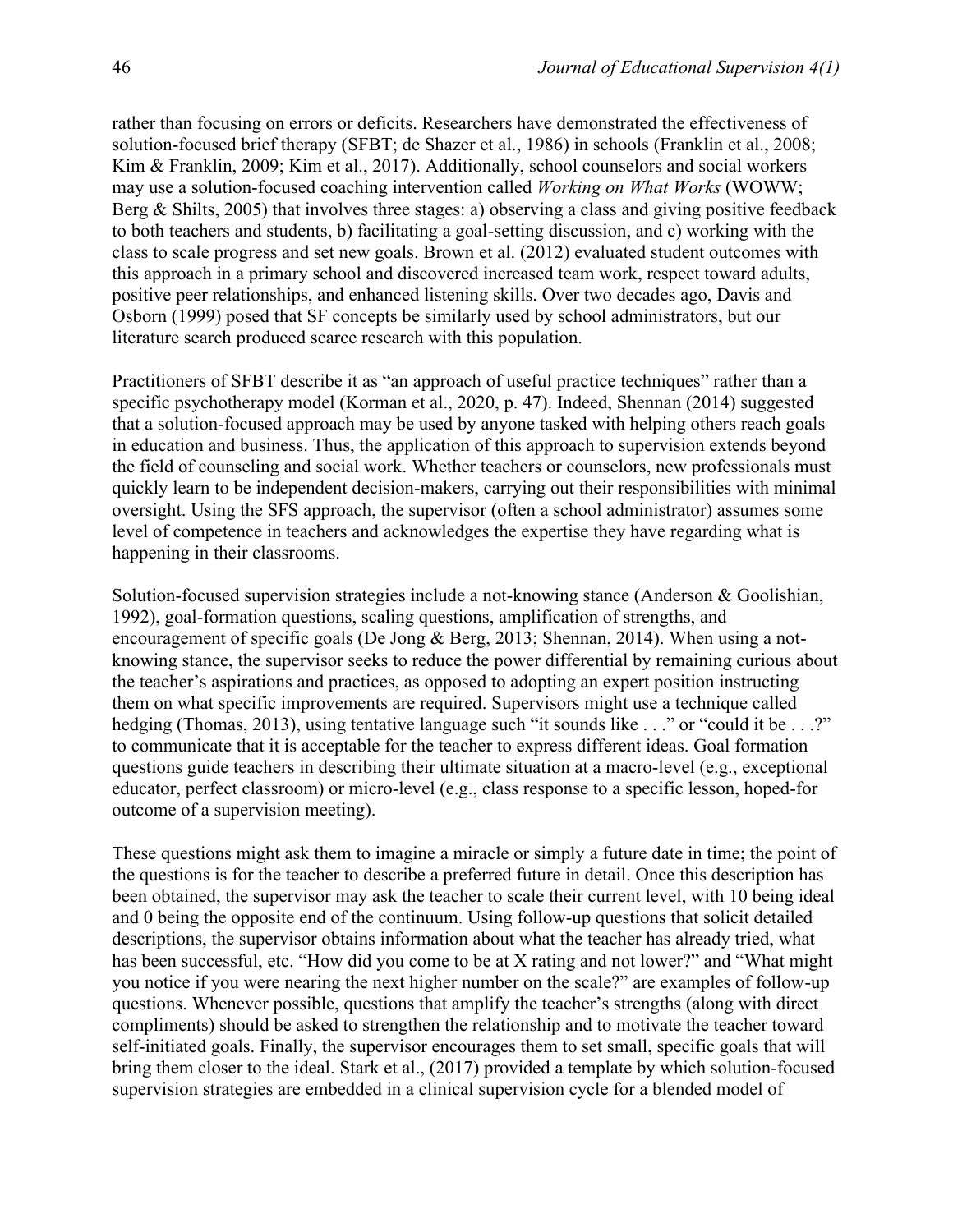instructional supervision, but educational leaders may also adopt a solution-focused approach in many aspects of their work (e.g., brief conversations in the hallway, running meetings) to create a positive school climate.

#### **Constructivism**

Both developmental clinical supervision and solution-focused supervision are nested in a theoretical framework of constructivism. And, because constructivism is a theory of knowledge acquisition and learning (Narayan, et al., 2013), it is a good fit for the teacher-supervisor relationship as they engage in the improvement process. Classroom teachers and their instructional supervisors who participate in developmental clinical cycles using solution focused strategies can be considered communities of collaborating agents who are working to develop competency through recursive, reflective processes (van Geert, 2017). A constructivist paradigm also illustrates the mutually beneficial relationship of the supervisor *and* supervisee using SFS the teacher receives data of her/his choosing to assist in and improve instructional decisionmaking, whereas the supervisor gains essential information about the teacher's thinking and practices through the structured inquiry processes of SFS (see Appendix A).

What is more, co-constructing knowledge and understanding offers both members of the teachersupervisor dyad the opportunity to bolster professional competency. By asking, "What would need to happen today (and from my observation) to make it a good use of our time?," the supervisor initiates teacher reflection on past and current practices—what works well and what deserves revisiting or adjusting. Moreover, the supervisor opens his/her mind to new thinking and possibilities by flattening the relational hierarchy (Thomas, 2013) and pushing aside preconceived notions about the teacher's needs. As noted in van Geert's (2017) discussion of constructivism, similar instances create "…processes involving active agents performing processes of construction…" (para 5) and, we espouse, expanding the capacities of both educational actors.

Establishing intentional activities and setting goals is yet another way constructivist thinking aligns with a solution-focused protocol. Because SFS is both future-focused and action-oriented (Thomas, 2013), no structured post-observation conference ends without crafting goals and proposing measures to move toward a purposeful end. By closing the conference with questions (e.g., "What is a small step that would better the odds of you moving up the scale [of improvement toward the teacher's selected goal]? Is that something you could do tomorrow?"), the supervisor promotes action within 24 hours by reinforcing the teacher's ability and empowerment to oversee his/her own classroom and instructional environment. van Geert notes, "The developing person may then act intentionally on the result of these emergent processes, thus creating a continuous and recurrent loop of emergence and intentional action" (2017, para 20). The constructivist ethos made possible through clinical solution-focused supervision are ideal for today's educational settings as they promote strengths, empower classroom teachers, and enhance the shared responsibilities of teachers and their instructional supervisors. As Parker and Goicoechea remind us, "School has a relational and cultural character without which problem solving, skill acquisition, and intellectual inquiry would not occur…" (2000, p. 239).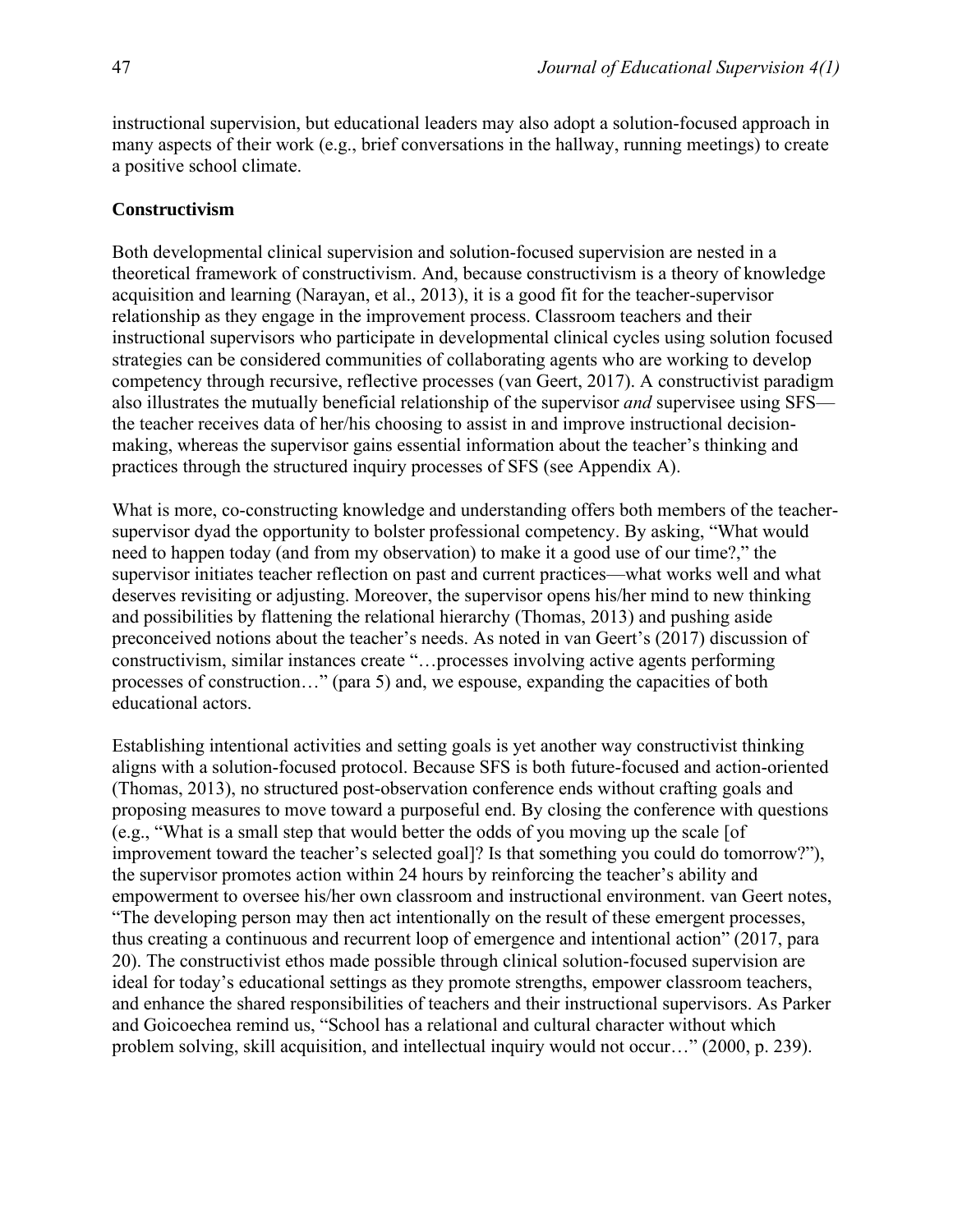# **Methods**

The purpose of this study was to explore how students enrolled in an educational leadership program perceived the effectiveness of solution-focused supervision (SFS) strategies taught in an instructional supervision course. Using interviews, observations, and artifacts, a collective case study design (Stake, 2005; Yin, 2009) was applied to answer the following research questions: 1) how do students perceive the effectiveness of solution-focused supervision strategies as practiced in a clinical supervision cycle, and 2) what solution-focused supervision techniques are used by aspiring educational leaders?

# **Setting and Participants**

The setting for the study was a graduate course taught in an educational leadership preparation program at a private institution in the northern region of Texas. The two-year program admits annual cohorts of 10-14 students from area public school districts. Classes are taught in the evenings because students work full-time as classroom teachers in their home districts. Offered during the second semester of the first year, *Instructional Leadership B: Supervision* focuses on how the concepts of supervision and instructional leadership "connect to the complex relationships among teacher growth and development, professional development, and school and instructional improvement" (Graduate Catalog, 2019, p. 137). The capstone assignment in the course requires students to engage in a formative clinical supervision cycle (Glickman et al., 2018; Goldhammer et al., 1993) with a fellow practicing classroom teacher. Specifically, they conduct a pre-observation conference, an observation, data preparation, a post-observation conference, and a critique of the entire clinical cycle.

The research team consisted of two white, female faculty members in the College of Education. The first author and course instructor had a long career in educational leadership, learning about SF approaches over the previous six years through professional interactions with the counseling faculty. Conversely, the second author had no professional PK-12 experience but teaches in the university's counseling program (which emphasizes a solution-focused approach), and regularly engages in scholarly research and professional service related to SFBT. Coming from different perspectives, these colleagues met regularly to discuss and bracket their assumptions (Hays & Wood, 2011).

Study participants included four female and two male graduate students  $(N = 6)$  enrolled in the instructional supervision course during the spring semester of 2019. Their years of teaching experience ranged from 3.5 to 15 years, and all were employed in urban or suburban public school districts. Four of the six schools employing the participants are considered diverse campuses that serve large numbers of students living in poverty. Table 1 presents the demographic information of the participants.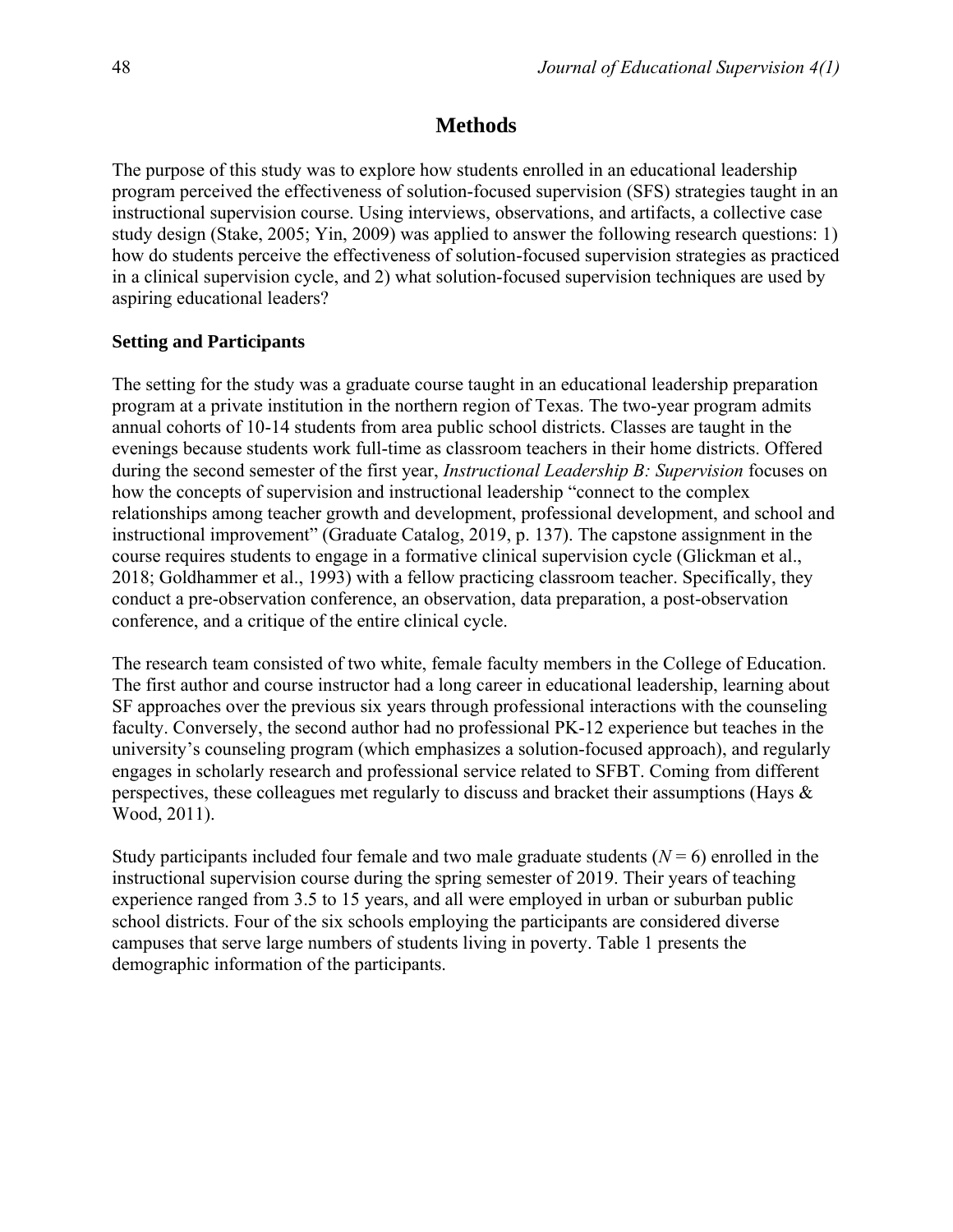| <b>Name</b><br>(Pseudonym) | <b>Gender</b> | <b>Ethnicity</b> | <b>Years of Experience</b> | <b>School District</b><br><b>Description</b> |
|----------------------------|---------------|------------------|----------------------------|----------------------------------------------|
| Allison                    | Female        | Latina           | 7 years                    | Diverse, urban high<br>school                |
| Amy                        | Female        | White            | 5 years                    | Diverse, urban high<br>school                |
| Emily                      | Female        | <b>Black</b>     | 5 years                    | Diverse,<br>urban middle school              |
| Faustino                   | Male          | Latino           | 3.5 years                  | Diverse,<br>suburban high<br>school          |
| Jack                       | Male          | White            | 15 years                   | Suburban high<br>school                      |
| Josephine                  | Female        | White            | 13 years                   | Suburban<br>elementary<br>school             |

#### **Table 1** *Participant Demographics*

# **Procedure**

Approximately midway through the semester, the counseling faculty member served as a guest lecturer. Prior to this meeting, course content had included developmental supervision and the clinical supervision cycle (Glickman et al, 2018; Goldhammer et al., 1993). In preparation for the session, students were assigned to read two articles co-authored by the researchers, discussing SFS and its application to the supervision of teachers in a clinical supervision cycle.

# *Training*

The counseling faculty member provided an overview of SFS and specific strategies to apply in a clinical supervision cycle, including maintaining a not knowing stance, looking for the teacher's preferred future, *complimenting* to amplify strengths, *goal formation questioning*, and *scaling* (De Jong & Berg, 2013; Shennan, 2014), as well as *hedging* (Thomas, 2013). Additionally, she created and shared a handout (see Appendix A) which applied the structure of a SFBT session (Pichot & Bushek, 2014) in a clinical supervision cycle. Finally, students engaged in a series of practice exercises to apply the learning.

To further reinforce the SF approach, approximately one hour and 15 minutes of two additional class meetings were devoted to supervised role-play and practice. Students acted out real-world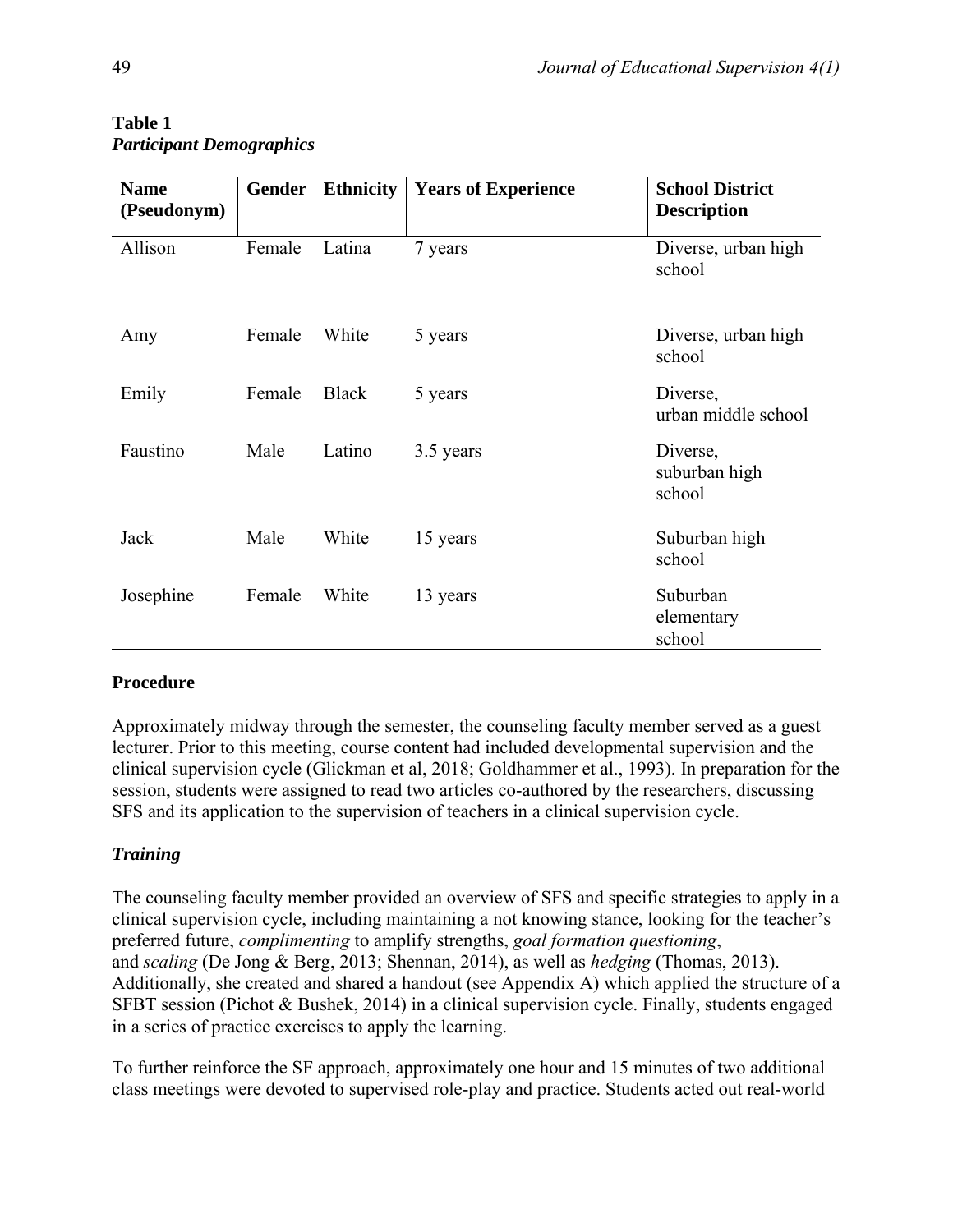school issues encountered in their own experiences or anticipated encountering at their future field sites. Two doctoral students from the university's counseling program (both of whom had previously demonstrated proficiency in practicing, teaching, and supervising the solutionfocused approach) were present to provide additional feedback during the practice sessions.

#### *Data Collection and Analysis*

Data were collected via interviews and analysis of assignment artifacts. After receiving clearance from the university's institutional review board, possible participation in the study was introduced by the course instructor/educational leadership faculty member. She explained that participation in the study was completely voluntary and would have no impact on students' grades or standing in the program. The counseling faculty member, who had no pre-existing relationship with the students outside of being a guest lecturer for one class meeting, later contacted students by email to solicit their participation and secure consent. The counseling faculty member interviewed the participants, whereas the course instructor had no knowledge of participants' identities until after grades were posted and the academic semester had ended.

**Interviews.** Audio-recorded interviews were conducted face-to-face (four interviews) or by using Zoom virtual meeting technology (two interviews). A semi-structured interview protocol (see Appendix B) guided each discussion. Recordings were transcribed and returned to participants for member checking (Maxwell, 1992) to verify accuracy; no corrections or additions were deemed necessary.

The researchers used a method of constant comparison (Glaser & Strauss, 1967) to analyze the interview data. Reviewing each transcript line-by-line and using colored font and highlighting, participant responses were labeled with descriptive codes. In many cases, the codes were determined a priori from solution-focused supervision strategies recommended by Thomas (2013; theory-driven; see Appendix C), whereas other codes were subjectively developed a posteriori (data-driven; Constas, 1992). The researchers compared their independent coding and engaged in discussion to reach consensus before collaboratively organizing the codes into themes. Additionally, they tallied the frequency of codes to ascertain the concentration of each theme (i.e., classical content analysis; Leech & Onwuegbuzie, 2007; Merriam, 2009).

**Assignment Artifacts.** Clinical supervision reports and audio-recordings of the participants' preand post-observation conferences served as additional artifacts for analysis and provided opportunities for triangulation. After the semester ended, the research team reviewed the written reports to note any mention of the solution-focused (SF) strategies and listened to conference recordings to determine how the strategies were actually utilized.

**Trustworthiness.** In addition to following Patton's (2002) Ethical Issues Checklist (e.g., obtained informed consent, maintained confidentiality), the researchers implemented memberchecking, persistent observation, and triangulation to maximize descriptive validity (Johnson, 1997) and provided verbatim quotations so that readers may "experience the participants' actual language" (Johnson, 1997, p. 285) for interpretive validity. Further, the researchers engaged in peer debriefing, regularly sharing how their previous experiences and values might influence interpretation, to mitigate potential bias (Onwuegbuzie et al., 2008).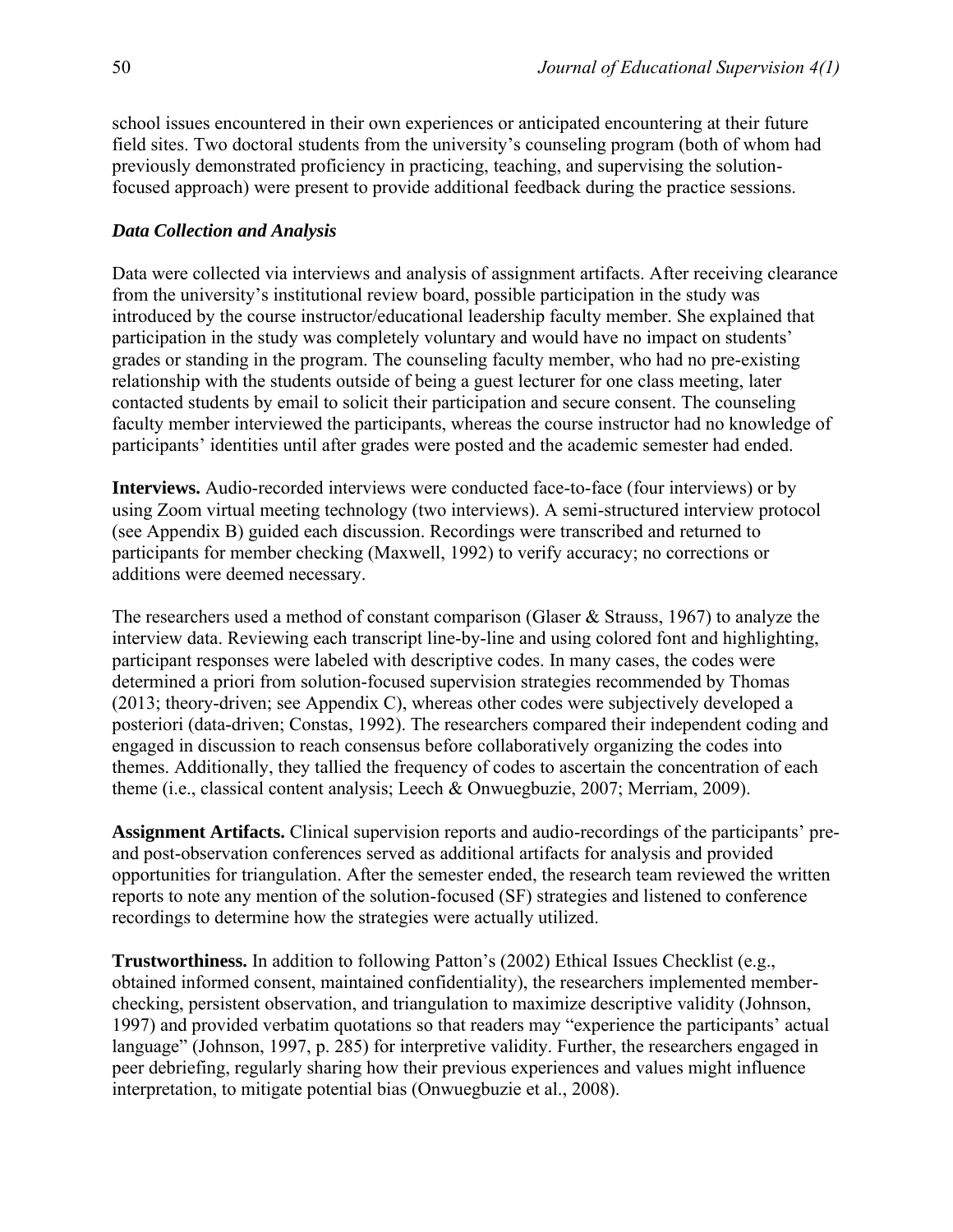# **Findings**

Qualitative analysis of the interview transcriptions yielded 22 codes which were organized into four overarching themes to answer the research questions.

#### **Research Question #1**

The first three themes addressed the first research question: *how do students perceive the effectiveness of solution-focused supervision strategies as practiced in a clinical supervision cycle?* Participants perceived their use of the strategies to produce positive outcomes, but reported this required a challenging paradigm shift on their part. They further indicated plans to use SF approaches in the future.

#### *Positive Outcomes*

The codes used to indicate positive outcomes included *empowerment/encourages reflection*, *facilitated conversation*, *builds cohesiveness*, *importance of relationships*, *increased confidence*, and *no responsibility to have all the answers*. With 33 occurrences, empowerment/encourages reflection was the most frequently-referenced code. Participants appreciated that the approach empowered the teacher to make his or her own decisions and to assume responsibility for growth. Allison explained "if it's a growth process, they can be themselves, instead of me putting forward expectations for them. With a solution focus, they will come up with their own expectations—the thing they want to grow on." Amy elaborated on the importance of allowing teachers to take the lead:

The teacher in general is going to be the expert, because they're interacting with the content every single day and with the students in their classroom, who they know, every single day. So, getting them to…think more deeply about that—rely on resources they already have and know—will help me be helpful to them.

Participants also noted that the strategies helped to facilitate the conversation (11 instances) and build cohesiveness (six instances). As opposed to a supervisor *telling a teacher what to do*, participants enjoyed a collaborative conversation with their teachers, which resulted in an improved relationship. Faustino described it as "more of a conversation than a soliloquy." He observed a shift as the teacher "slowly started coming around and talking a lot more. By the time we got to the second session [post-observation conference], it was just buddies sharing information and seeing how to get better." Like Faustino, some participants perceived the strategies as facilitating the relationship, whereas other participants described the relationship (six instances) as an integral part of the approach. Allison explained how the relationship informed the approach, stating, "I think I have to get to know the teacher first, then think about the questions to ask."

Finally, participants described an outcome of increased confidence, both for the teacher and for themselves (six instances each). The participants reported observations of increased confidence in the teachers with whom they worked, and found this confidence to be a worthy goal. Amy explained, "that seems to me more important than the little things that I know will change over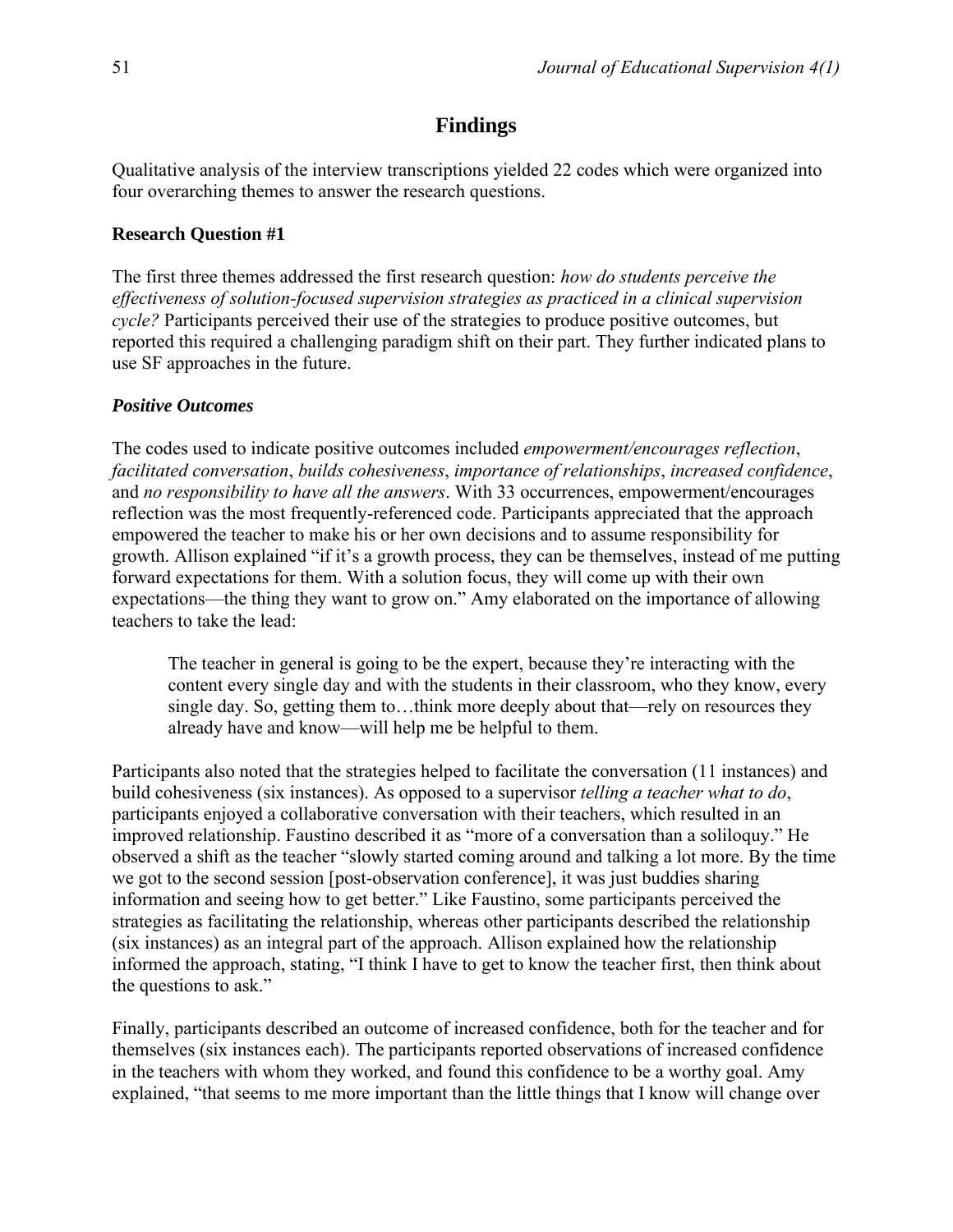time." Along with the teachers, the participants became more confident in their ability to be helpful to their supervisees. By recognizing the expertise of the teacher, the participants did not have to be content experts themselves. Empowering teachers to come up with their own solutions gave study participants a sense of freedom. Faustino noted, "learning that there was a different way was a weight off my shoulder. It's not all on me."

# *Challenging Paradigm Shift*

Despite the participants' positive perceptions of the approach, they did not necessarily find using SF strategies easy. It is important to note that perceptions of challenge were specifically solicited in one of the interview questions: "Which aspects of solution-focused strategies did you find to be the most challenging for you?" (see Appendix B). Two codes, *challenge* and *mechanistic use*, comprised a theme of participants experiencing a difficult paradigm shift in their conversations with supervisees. In 30 instances, participants described challenges with preconceived notions, either the teachers' or their own, and previously formed linguistic habits. Teacher observations regularly conducted in the study districts follow a state-sanctioned system and rubric (Texas Teacher Evaluation and Support System, or T-TESS), and both administrators and teachers have become accustomed to following an evaluative form and structure (as opposed to a formative stance). Jack mentioned struggling to keeping the conversation open and focused on teacherdeveloped goals, because his teacher "was so focused on how people do the T-TESS [teacher appraisal] conversations…she was sort of frustrated…that she couldn't give me something specific for that lesson, because she was thinking of a T-TESS observation." Likewise, some participants experienced difficulty adjusting their own philosophy of what supervisory, or formative, conversations should look like. Faustino commented, "it was really hard for me not to revert to old ways and just take over." In particular, participants found it more difficult to trust the observed teacher's expertise when he/she was less experienced. Jack pondered, "the teacher I observed was a first- year teacher, but I feel she was a pretty solid teacher. But any other teacher I think I would struggle with, if they're struggling to generate some ideas or some solutions." Other participants echoed this sentiment (that the approach is more difficult with certain teachers) with "she's just a special case."

In addition to a change in philosophy, participants were challenged to adapt their linguistic patterns. Emily described "fumbling over my words." In six instances, a code of mechanistic use was assigned as participants described their language as unnatural or "clunky" and that they had to ask questions in a certain way. Allison, Emily, and Faustino all mentioned needing to follow a script. Just as participants had to adjust their way of thinking, they had to adjust their way of talking in the pre- and post-observation conferences.

# *Plans to Use SFS in Future*

Despite the challenges, all participants indicated plans to use the SF approach in the future. This theme was the result of four codes: *skeptical at first*, *looks forward to using SFS in future*, *desire for additional learning/practice*, and *already using the approach outside of assignment* indicated in 27 instances. Emily mentioned "I definitely will utilize solution focused structure," and Jack shared, "I'm definitely planning on using this going forward. It's just a matter of carving out the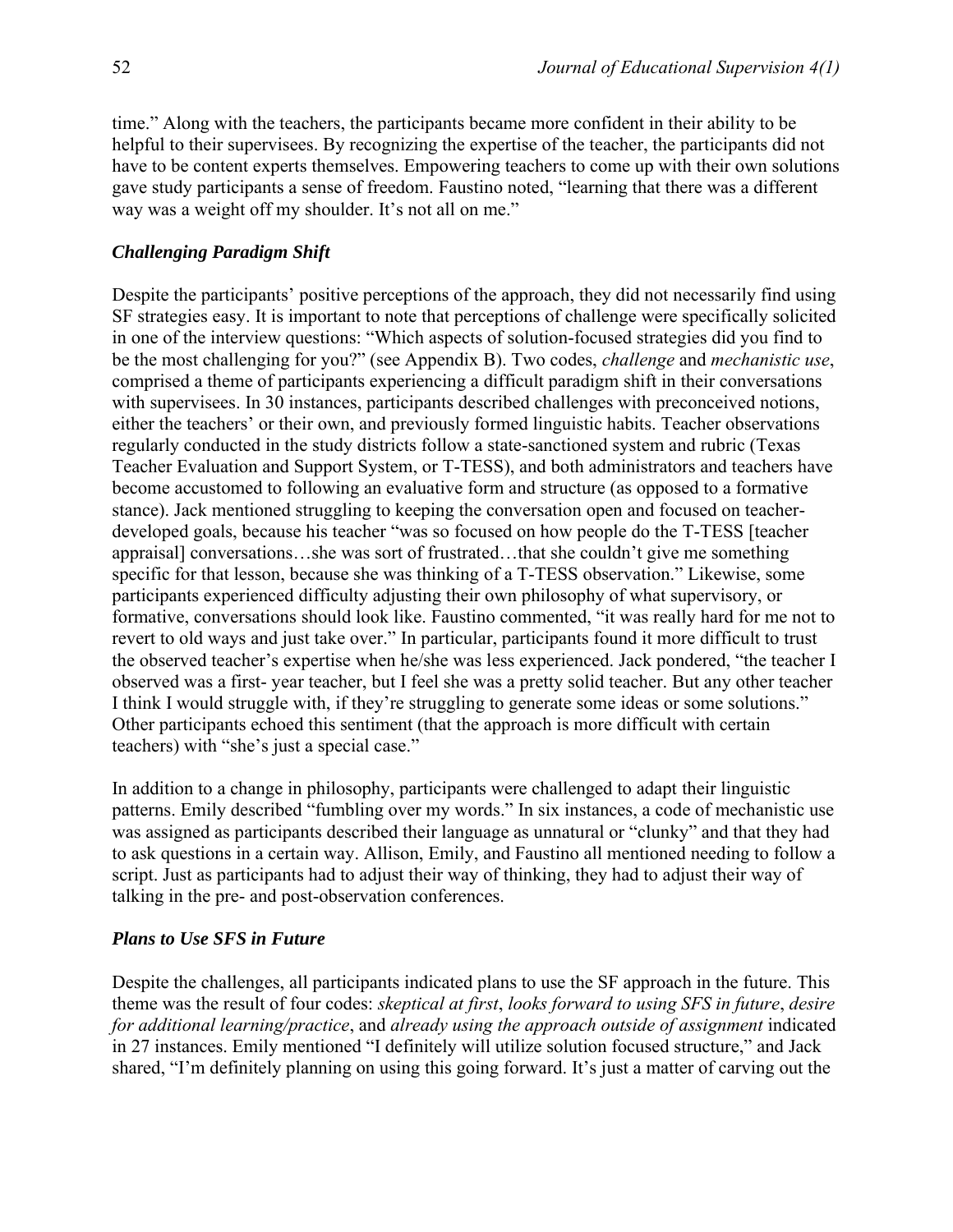time and really making the time for it amidst the other responsibilities that I know I'll have as an administrator."

In 12 instances, participants expressed a desire for further practice and learning. Five of the participants mentioned a "need to practice more," and some indicated they were already seeking opportunities to practice the approach outside of the clinical supervision cycle (21 instances). Although Josefine did not specifically mention a need for more practice, she communicated that she was already practicing the approach: "I've actually used this on my daughter too, my teenager . . . just with having…teenage issues and things like that . . . So [it] works as a parent too." Emily described other uses within the school setting:

I actually would love to use it in every conversation every day with teachers, students, and just with everyone, because I really think they're good strategies . . . even when dealing with student discipline. 'Okay, Johnny, I understand. You said Miss Smith made you upset. On a scale from one to 10, how many times have you been this upset at Miss Smith? Have you ever been happy with Miss Smith? Well, let's talk about that. What made you happy? What happened?' So, I've been role playing in my mind about ways to utilize a solution based [approach].

#### **Research Question #2**

The final theme that appeared in the data was that of SFS Strategy. This theme was purposefully sought through the interview protocol to answer the second research question: *what solutionfocused-supervision techniques are used by aspiring educational leaders?* The researchers noted the following theory-driven codes: *goal formation questions* (19 instances), identified strengths/complimenting (14 instances), scaling questions (12 instances), amplified success with follow-up questions (7 instances), not knowing stance/hedging (6 instances), and goal setting (5 instances).

#### *Interview Codes*

The most frequently mentioned strategy involved asking goal formation questions. The purpose of these questions is to ascertain the teacher's *preferred future* (De Jong & Berg, 2013) for his or her classroom and teaching. Having a clear picture of that preferred future then guides discussion about goals for improvement. In some cases, this strategy took the form of a miracle question (de Shazer et al., 1986). Josephine explained:

She'll tell me a problem, and I'll be like, 'Okay…if you have used a strategy and went to sleep tonight, and woke up tomorrow and things were exactly the way you wanted, how would you know? …What would it look like?'

Other times, participants asked teachers to examine a future scenario that exemplified their preferred future. Jack asked his teacher, "If I were to come into your classroom a year from now, how would things be different? How would I see evidence that you continued to grow?" As the participants sought their respective teachers' preferences and perceptions, they indicated maintaining a not knowing stance, in which they allowed the teacher to take the lead in both describing goals and methods for achieving them. Amy, Emily, and Josefine all mentioned an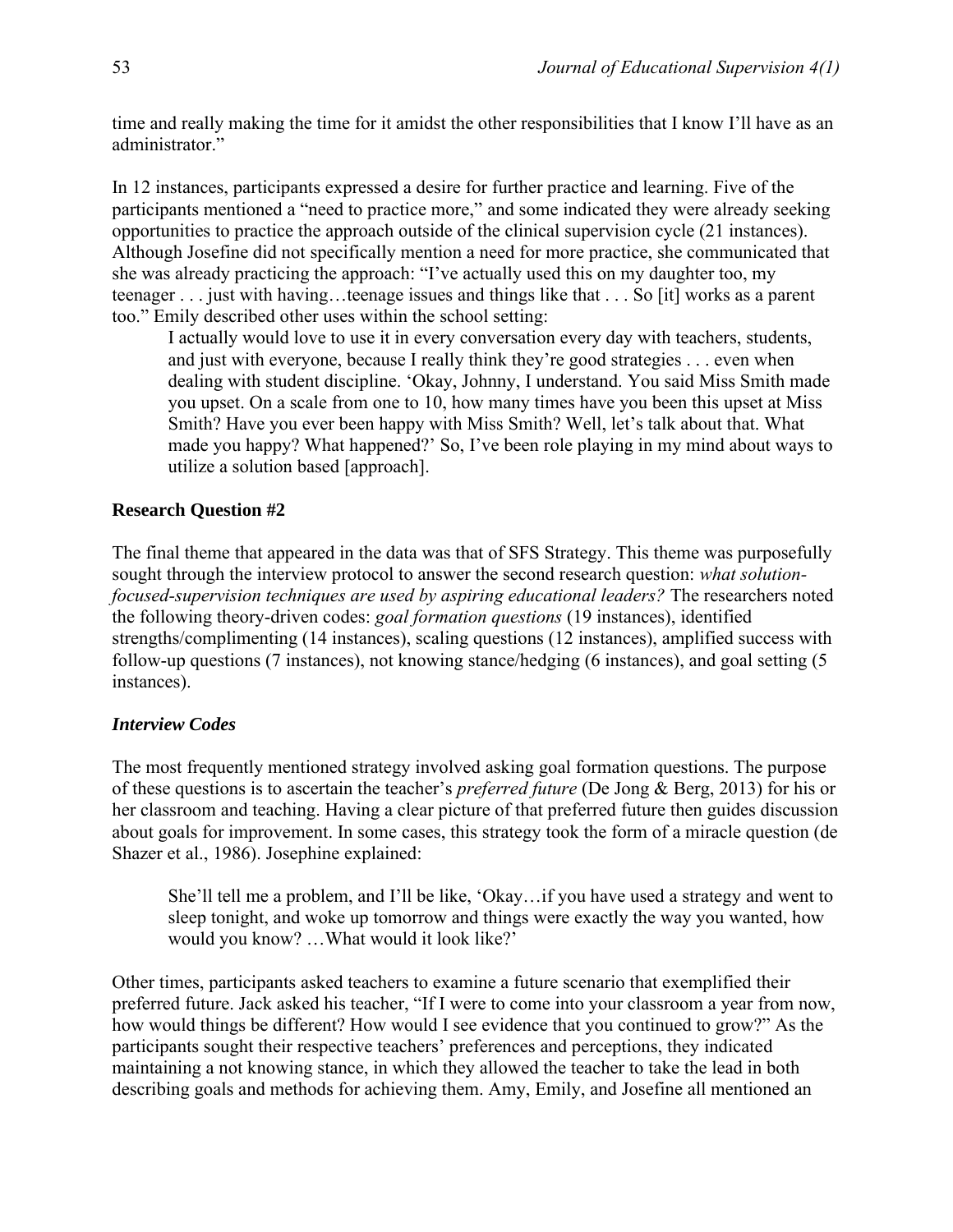effort to "stay curious." Even when the participant had ideas for what the teacher should do, they tried to maintain this stance by using tentative language. Jack described:

I know that some teachers do this in writing conferences; do you think that would work in your classroom? And, so, phrasing it in that way, I think allowed her to mull over the ideas and not necessarily be threatened. . . because I don't have all the answers.

This technique, called hedging (Thomas, 2013), allows the supervisor to work collaboratively with the teacher by offering ideas rather than telling him/her what to do.

The second strategy most frequently mentioned was complimenting (De Jong & Berg, 2013), or more specifically, amplifying the teacher's strengths. This strategy helped build a positive relationship in addition to facilitating a conversation about how the teacher might build on identified successes. Amy described the positive impact this strategy had on the teacher she was supervising:

I really like the complimenting. And she even said to me in our post conference, just having someone to...sit with her and talk about her strengths and what she's doing well, lets you know . . . I see you and I see the work that you're doing…you're doing great. What can I do to help that be better?

*Scaling* is another SFS skill that was frequently discussed by participants. Emily communicated:

I asked her as far as transition…on a scale from one to 10, how did she currently rate herself on transitions? And she told me, I believe, it was like five or six, somewhere in there. And I said, why not a ten? Why not a one?

The scaling question strategy was often accompanied by follow-up questions that amplified the teachers' success and goal-setting questions that helped them to build on that success. Allison and Josefine shared that they used a *wow and how* strategy (Nims, 2007), in which they expressed appreciation for something the teacher did and then asked how they were able to achieve that success. Others reported listening for instances of success and merely inquired, "tell me more." As referenced earlier, when Emily asked her teacher "Why not a one?" she facilitated the teacher identifying her own strengths and successes. And by asking "Why not a 10?" she encouraged the teacher to describe steps between what was currently happening and her preferred future. Faustino described this process of goal-setting as "Basically [we] got something tangible that he can work on that he came up with. It wasn't something that I came and said 'This is what I need you to do to make it work.'"

#### *Observed SFS Skills*

To triangulate these data, the researchers listened to audio-recordings of participants' clinical supervision cycle conferences and made note of which SFS strategies were utilized. Appendix C presents these findings. All of the strategies mentioned were identified in the recordings. In addition to the techniques described in interviews, the researchers noted two additional SFS strategies. At the beginning of the pre-conference, every participant asked the teacher about *their*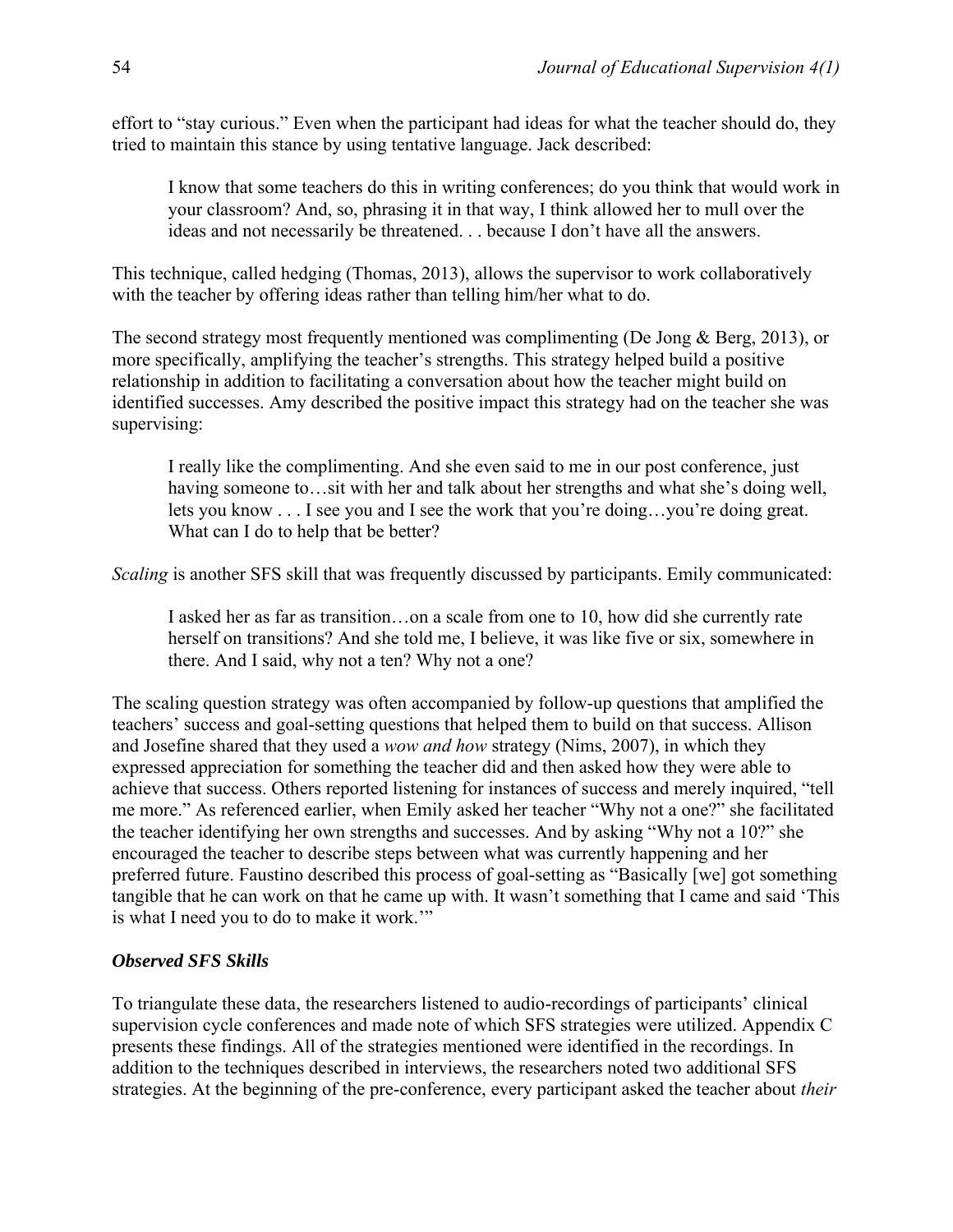*best hopes for the clinical supervision cycle*. From the first interaction, the participants encouraged their respective teachers to be proactive in the process and consider how they might benefit from supervision. At the end of the post-conference, all of the recordings (note that one participant did not submit a post-conference recording) indicated that participants solicited feedback from the teacher to learn what was useful about their collaboration. To reinforce the collaborative relationship, the participants ended the exchange on a level-playing field by allowing space for a critique of their own (supervisory) skills.

# **Discussion**

As noted above, the aspiring educational leaders in this study reported positive outcomes from using SF strategies within the clinical cycle. Consistent with a previous study (McGhee & Stark, 2018), they regarded SFS with value, credited the approach with improved confidence as instructional supervisors, and saw themselves using the strategies in their future leadership work. Moreover, participants affirmed that the SF structures and language nurtured reflection and conversation, and empowered teachers to assume greater responsibility for their own classrooms. However, these positive dispositions toward SFS did not come without challenges and doubt.

#### **Initial Skepticism**

Amy was dubious of SFS, both philosophically and practically. In her interview, she passionately remarked, "[I thought] this is ridiculous. I don't have a solution. If I had a solution, we wouldn't be in this meeting." In her written reflection, part of her clinical supervision report, she expressed that her lack of initial skill with SFS made her confidence waiver. However, by the end of the semester, she had experienced a complete turn in thinking—a profound paradigm shift. She rationalized that teachers are the sole professionals in the classroom "99% of the time" and must be empowered to make sound instructional decisions on behalf of their learners. In the same semester in which Amy was learning about SFS, she served as a cooperating teacher for a student in a teaching field placement. As she began using SF strategies in her conferences with the student teacher, she saw his confidence grow, evidenced by the way he worked with the students in his teaching capacity. With time, practice, and confirmation of results, Amy's perspective completely shifted. In her written report, she noted, "Helping teachers become confident problem solvers will create a positive culture on a campus."

#### **Smoothing Out the Process, Learning to Conference, or Both?**

While clearly supportive of and interested in SFS, using the language within the clinical exercise was not particularly natural for the participants who described their speech as *clunky,* and reported feeling like they were *fumbling over their words*. Unlike a previous study in which participants self-reported their experiences, this inquiry included audio recordings of actual conferences, allowing for accurate determination of strategies used and opportunities to gauge ease of use. Despite numerous in-class practice sessions across the semester, some participants were mechanistic and halting sounding when using the protocol. Based on paper rustling and specific words recited, it was apparent some participants were reading verbatim from the training handout. This sense of discomfort and unease was perhaps best illustrated in the shortest conferences—a pre-observation conference of 5:18 and post-observation conference of 7:16.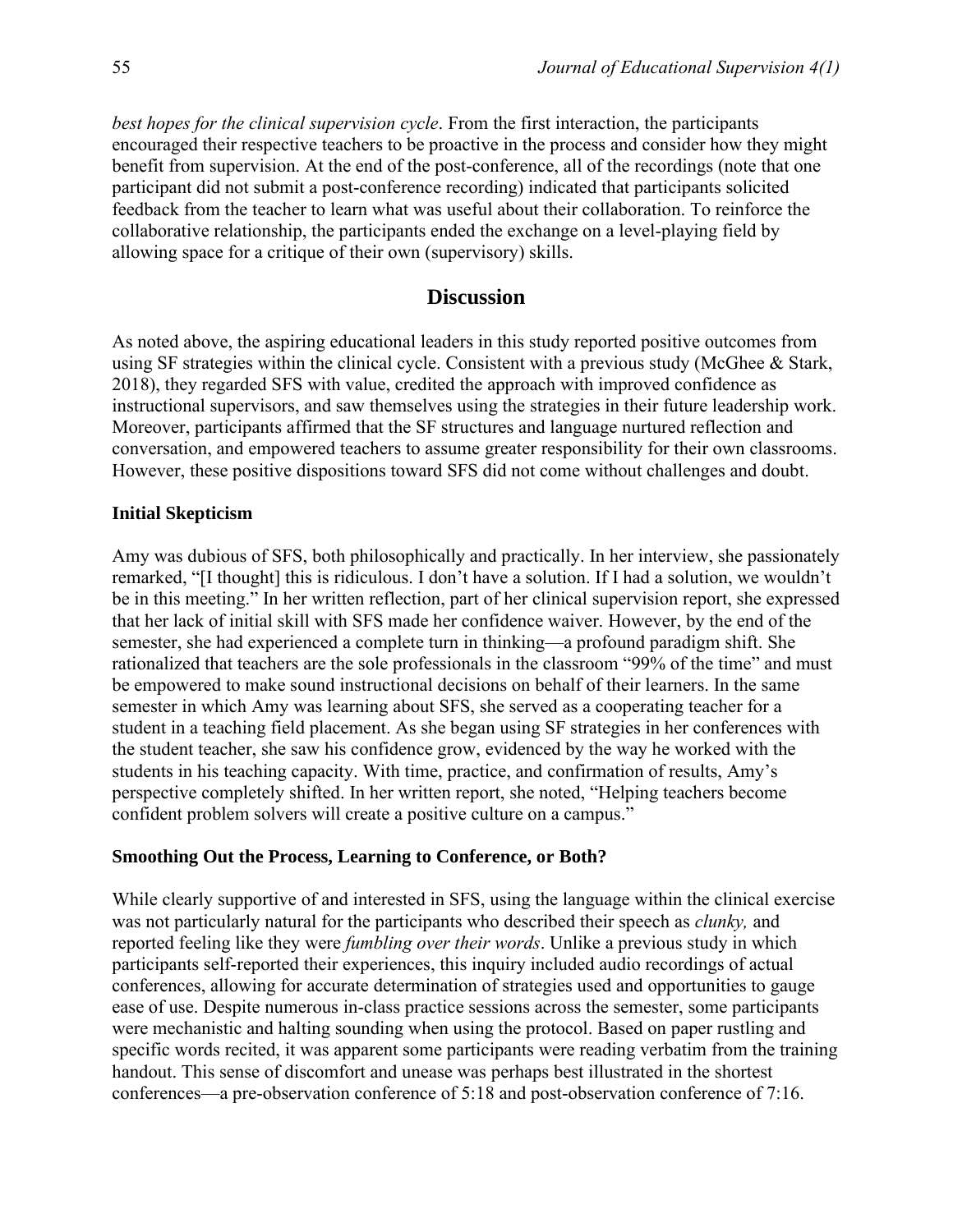These examples were reminiscent of ticking through a list of requirements versus engaging in an exchange about desired instructional goals. In the aforementioned post conference, the supervisor stated, "I need to do a 'wow and how,' the next question is...,' the last two questions are…."

Struggling to learn and use the SF protocol makes sense in this context as it was new learning for all study participants. However, it is also true that preservice leadership students are not likely to have had extensive experience conferencing with colleagues or peers on matters of instructional practice. With the exception of one participant with a bilingual education coaching background, conferencing with and observing peer educators was a wholly new endeavor. That said, additional practice with solution focused language *and* in using the clinical cycle (conferencing, observing, collecting, preparing, and sharing data) is warranted. Because study participants were in the second semester of a five-semester preparation program and each had a full-time paid practicum in year two, ample time for advanced practice exists. Considering that no research actually ties teacher evaluation processes to improved outcomes (Hazi, 2012, 2014, 2016), allocating more time in leadership development programs to rehearsing formative interactions that encourage teachers to consider a preferred future and craft steps toward improvement is worthy of our attention and action.

#### **The Supervision-Evaluation Tussle**

In each of the post observation conferences, it is of note the teacher-supervisee, the focus of the clinical cycle, did more of the talking than the supervisor (see Appendix C). While it is encouraging to see supervisors allow teachers to take advantage of professional air time, several study respondents reported how difficult it was not to "take charge" or "offer clear expectations," behaviors consistent with interactions between classroom teachers and their evaluator/appraiser. We suspect more directive approaches are modeled by administrators in the participants' schools during annual teacher appraisals. Educators regularly report that classroom observations for the purpose of evaluation are more common than formative acts of support for growth and improvement of teaching and learning (such as clinical supervision cycles; Zepeda, 2017).

Considering that the participants in this study were veteran educators, with an average of eight years of classroom experience, we surmise most of the teacher-supervisor interactions related to in-class observations in their own careers had been more hierarchical and directive in nature, with the appraiser/evaluator assuming the role of expert. It follows that participants might be emulating such behaviors when placed in the supervisor role.

The role of instructional expert can be confounding for administrators (Quebec Fuentes  $\&$ Jimerson, 2020), especially those new to the profession. Both Amy and Faustino expressed that using SFS provided them with a sense of "liberation," as they were not expected to have all the answers. In a related aside, Jack, a study participant who is now employed as an assistant principal, recently reached out for advice on integrating SF strategies into his required teacher appraisal conferences. During our conversation, he noted that SF approaches are teacher driven and valuable; they communicate that the teacher is capable of seeing his/her needs and crafting plans for improvement, whereas in the appraisal system (in which he had just been trained), the administrator is in full control of suggesting improvements in a phase called "refinement."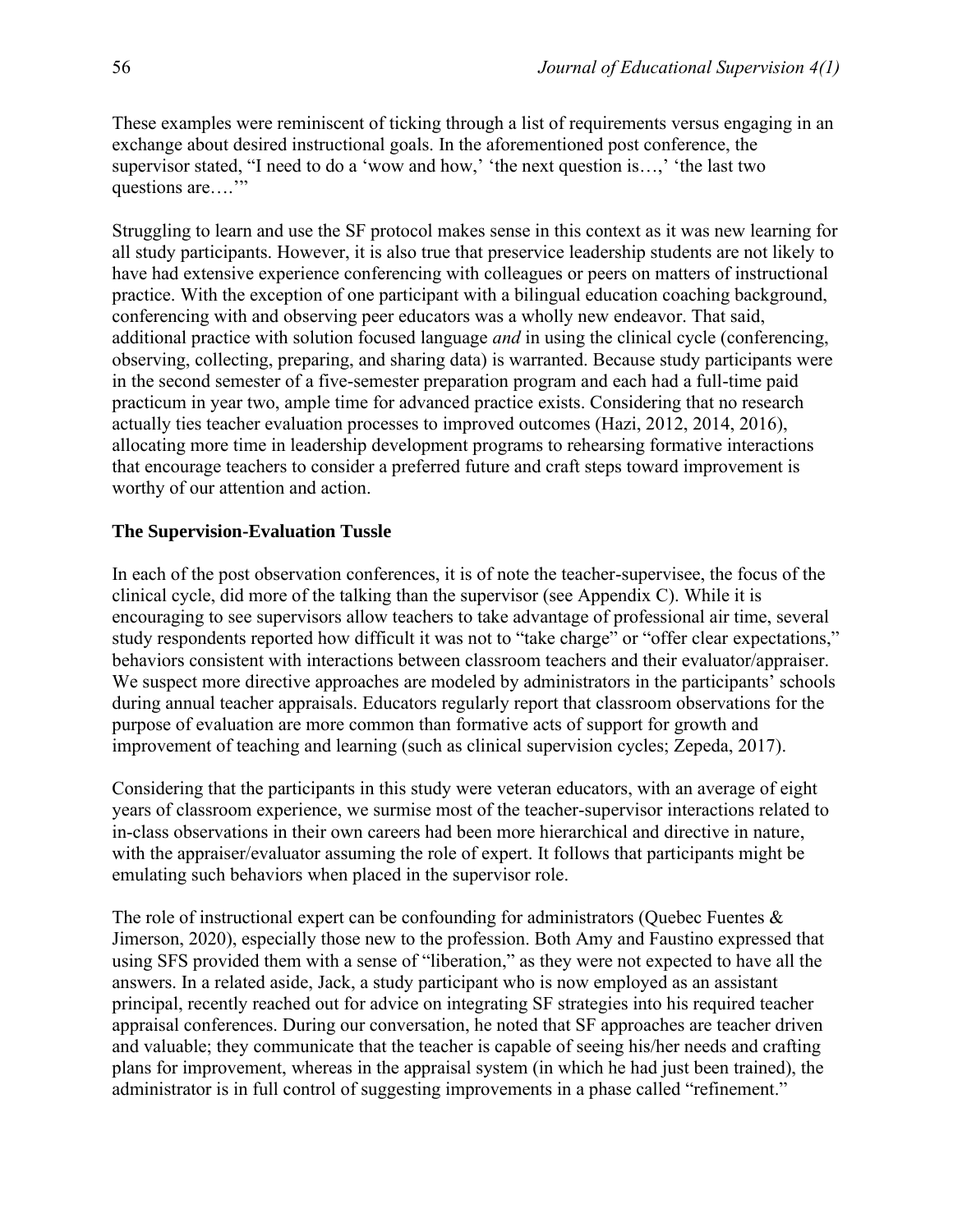Again, we do not condone conflating evaluation and supervision; the two are separate endeavors with separate purposes and outcomes (McGhee, 2020; Gordon & McGhee, 2019). However, despite the inextricable link of teaching to the human resources function of evaluation, indicating the annual practice will not likely end soon (Firestone, 2014), we are encouraged assistant principals such as Jack are looking for ways to flatten the hierarchy and make the required conferences more teacher-centered.

#### **Co-constructing a Preferred Future**

The most frequently mentioned SFS strategy was asking goal-formation questions. More than any other strategy, asking questions that encourage supervisees to envision a preferred future is the essence of the SF approach. McKergow (2016) described a "2.0" version of the approach, describing the approach as evolving to be more focused on description than action. Rather than a therapist (or supervisor) devising interventions, their role is "to help the client expand the details of their descriptions, which then become more and more littered with tiny specifics which might easily suggest themselves as actions for the client" (p. 4). Without any knowledge of the history or current discussions in the SF community, the participants gravitated toward this idea. They appreciated how the strategy empowered teachers in coming up with actions for themselves.

# **Limitations and Implications for Future Research**

All research studies have limitations, and this one is no exception. The participants in this study engaged in the clinical supervision cycle with a selected teaching peer, rather than someone over whom they have authority. It is possible that the supervision dynamics are due to the previouslyestablished relationship with the peer rather than to using the SFS approach.

Additionally, a class assignment that will be evaluated by a faculty member holds a different value than a practice that is one of many performed by a practicing educational leader. When the participants graduate from their program, they will deal with many new responsibilities in their administrative positions. As such, they may not use or value the SFS approach in the same manner. Future research is needed with experienced school administrators to determine differences in their perceptions, as well as to see how the approach is adapted as they gain experience in their leadership role.

# **Conclusion**

Although we believe this study brings us closer to understanding the utility of SFS and how future school leaders perceive its effectiveness in practice, this line of inquiry requires additional and expanded investigation. To date, our studies have focused on graduate students within a leadership preparation program and limited to tasks within an instructional supervision course. As noted earlier, a reasonable next step is exploring SF strategies with in-service administrators as they engage in actual supervisory practice, probing the experiences of new-to-profession campus leaders (and the teachers they work with) as well as those veteran to leadership work.

Considering the evolving landscape of communities and the schools which reside within them, better equipping instructional supervisors, and the teachers for whom they are responsible, with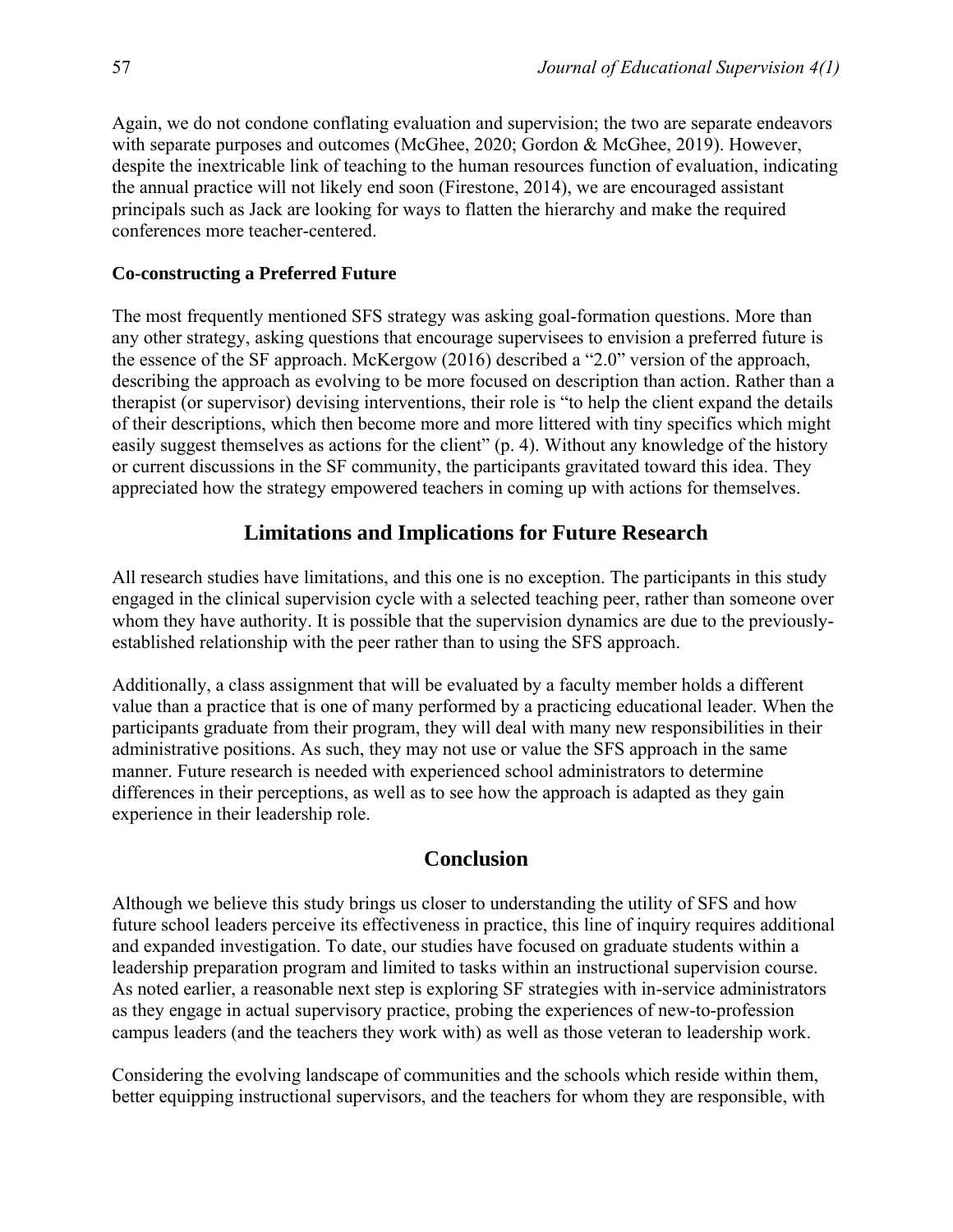strategies for innovative instructional decision making is worthy of our continued scrutiny. We submit that teachers, the primary professionals responsible for the classroom setting, who experience supervision from a stance of presumed competence and empowered to shape a preferred future, will be more enthusiastic about and committed to this demanding, yet essential work. Given the rigors of teaching in today's world, enthusiasm and commitment may be more crucial now than ever before.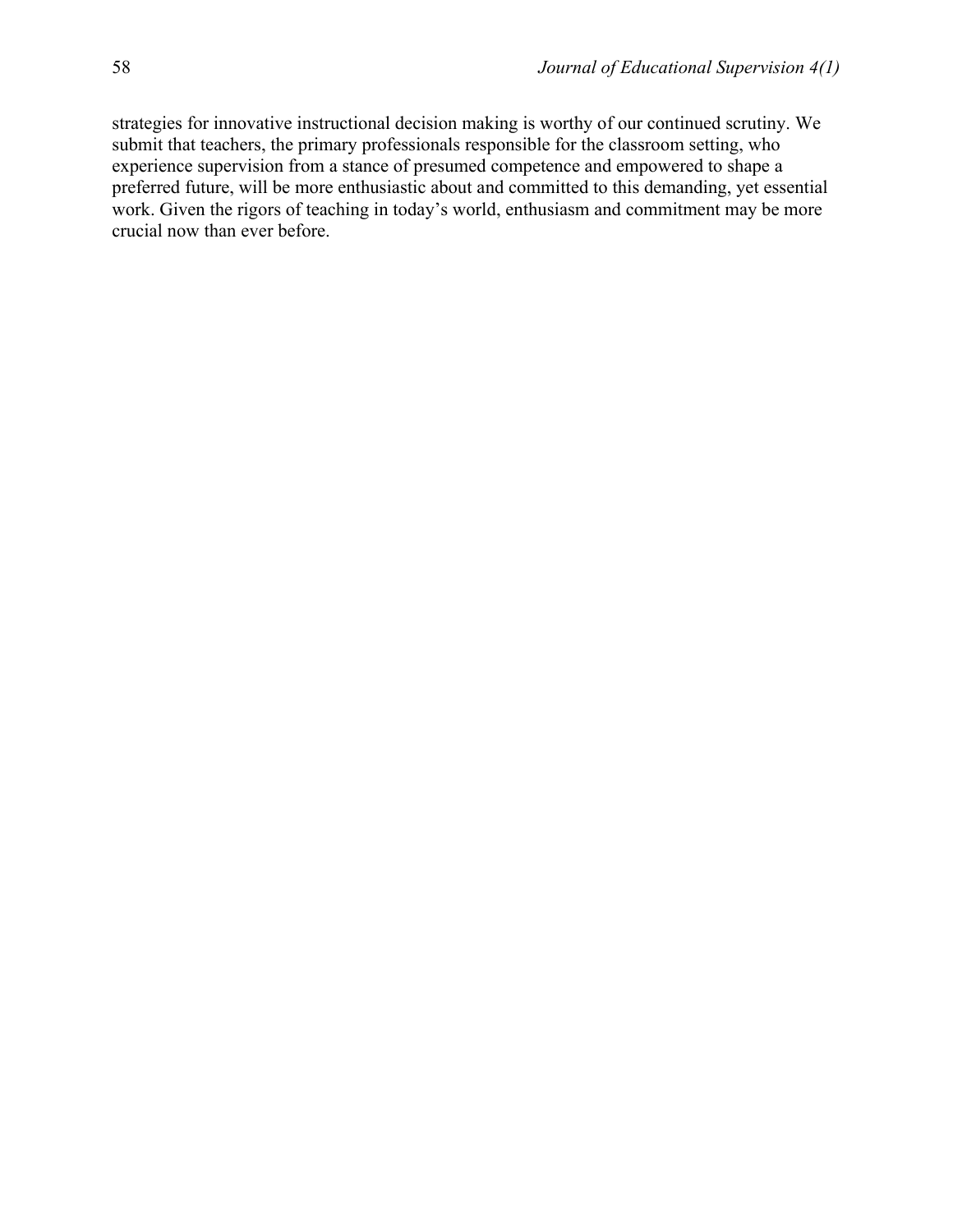# **References**

- Anderson, H., & Goolishian, H, (1992). The client is the expert: A not-knowing approach to therapy. In S. McNamee & K. J. Gergen's (Eds.), *Therapy as social construction* (pp. 25- 39). Sage.
- Berg, I. K., & Shilts, L. (2005). *Classroom solutions: WOWW coaching*. Brief Family Therapy Center Press.
- Brazer, S. D., & Bauer, S. C. (2013). Preparing instructional leaders: A model. *Educational Administration Quarterly, 49*(4), 645-684.<https://doi.org/10.1177/0013161x13478977>
- Brown, E. L., Powell, E., & Clark, A. (2012). Working on what works: Working with teachers to improve classroom behaviour and relationships. *Educational Psychology in Practice, 28*(1), 19- 30.
- Constas, M. A. (1992). Qualitative analysis as a public event: The documentation of category development procedures. *American Educational Research Journal, 29*, 253-266.
- Davis, T. E., & Osborn, C. J. (1999). The solution-focused school: An exceptional model. *NASSP Bulletin, 83*, 40-46.
- Day, C., Gu, Q., & Sammons, P. (2016). The impact of leadership on student outcomes: How successful school leaders use transformation and instructional leadership strategies to make a difference. *Educational Administration Quarterly, 52*(2), 221-258. [https://doi.org/10.1177/00013161X15616863.](https://doi.org/10.1177/00013161X15616863)
- De Jong, P., & Berg, I. K. (2013). *Interviewing for solutions* (4th ed.). Brooks/Cole.
- de Shazer, S., Berg, I. K., Lipchik E., Nunnally, E., Molnar, A., Gingerich, W., & Weiner-Davis, M.(1986). Brief therapy: Focused solution development. *Family Process, 25*(2), 207-221. <https://doi.org/10.1111/j.1545-5300.1986.00207.x>
- Fink, E., & Resnick, L. (2001). Developing Principals as Instructional Leaders. *The Phi Delta Kappan, 82*(8), 598-606.<https://www.jstor.org/stable/20439981>
- Firestone, W. A. (2014). Teacher evaluation policy and conflicting theories of motivation, *Educational Researcher*, *43*(2), 1-8.
- Franklin, C., Moore, K., & Hopson, L. (2008). Effectiveness of solution-focused brief therapy in a school setting. *Children & Schools, 30,* 15-26.
- Glaser, B. G., & Strauss, A. L. (1967). *The discovery of grounded theory.* Aldine de Gruyter.
- Glickman, C. D. (1981). Developmental supervision. Association for Supervision and Curriculum Development.
- Glickman, C. D. (1985). Supervision of instruction: A developmental approach. Allyn and Bacon.
- Glickman, C., Gordon, S., & Ross-Gordon, J. (2018). *Supervision and instructional leadership: A developmental approach* (10th ed.). Allyn & Bacon.
- Goldhammer, R., Anderson, R. H., & Krajewski, R. (1993). *Clinical supervision: Special methods for the supervision of teachers (3rd ed.)*. Harcourt Brace Jonanovich.
- Gordon, S., & McGhee, M. W. (2019) The power of formative evaluation of teaching. In Derrington, M. L., & Brandon, J. (Eds.), *Differentiated Evaluation and Professional Learning: Policies and Practices that Promote Career Growth* (pp. 15-35)*.* Palgrave MacMillian.
- Graduate Catalog. (2020-21). http://tcu.smartcatalogiq.com/Current/Graduate-Catalog/Collegeof-Education/Master-of-Education-Program-Descriptions/Educational-Leadership-MEd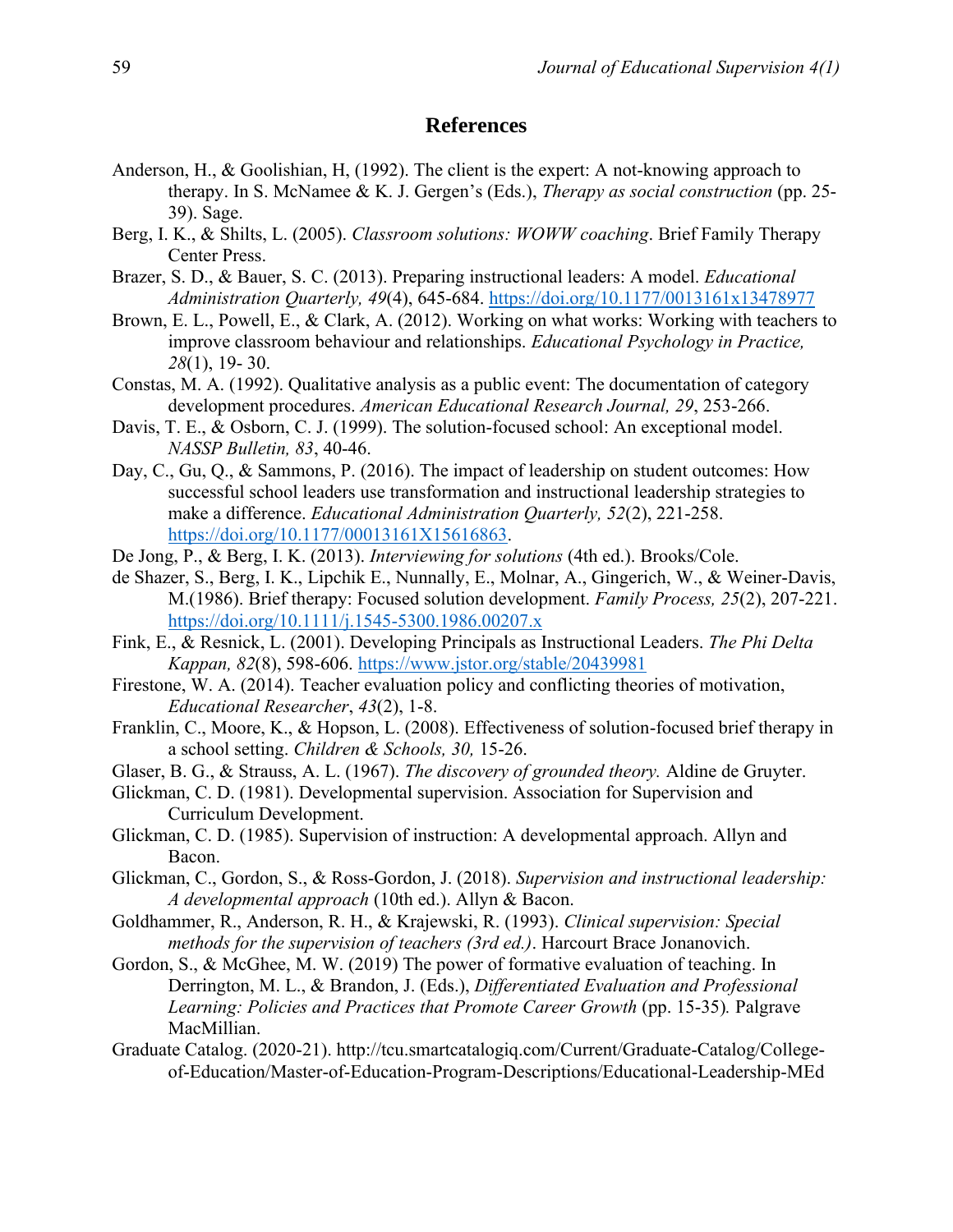- Grissom, J. A., Mitani, H., & Woo, D. S. (2019). Principal Preparation Programs and Principal Outcomes. *Educational Administration Quarterly, 55*(1), 73–115. https://doi.org/10.1177/0013161X18785865
- Hays, D. G., & Wood, C. (2011). Infusing qualitative traditions in counseling research designs. *Journal of Counseling & Development, 89*(3)*,* 288–295. [https://doi.](https://doi/)org/10.1002/j.1556- 6678.2011.tb00091.x
- Hazi, H.M. (2012). Digitized judgment: The seductions of teacher evaluation technologies, *Ubiquitious Learning: An International Journal, 5*, 57-67.
- Hazi, H.M. (2014). Legal challenges to teacher evaluation: Pitfalls and possibilities in the states, *The Clearing House, 87*, 134-139.
- Hazi, H.M. (2016). Research on teacher evaluation: A review of statue, regulation and litigation in the region, *Rural Educato*r, *Fall 2015/Spring 2016*, 39-45.
- Jimerson, J., & Quebec-Fuentes, S. (2019). *Instructional Leadership in the Content Areas: Case Studies for Leading Curriculum and Instruction;* UCEA and Routledge.
- Johnson, R. B. (1997). Examining the validity structure of qualitative research. *Education, 118*(2), 282-292.
- Kim, J. S., & Franklin, C. (2009). Solution-focused brief therapy in schools: A review of the outcome literature. *Children and Youth Services Review*, *31*(4), 464-470.
- Kim, J., Kelly, M., & Franklin, C. (2017). *Solution-focused brief therapy in schools: A 360- Degree view of the research and practice principles*. Oxford University Press.
- Korman, H. J., De Jong, P., & Smock Jordan, S. (2020). Steve de Shazer's theory development. *Journal of Solution Focused Practices, 4(*5), 47-70.
- Leech, N. L. & Onwuegbuzie, A. J (2007). An array of qualitative data analys[is tools: A call for](https://doi/)  data analysis triangulation. *School Psychology Quarterly, 22*, 557-584. [https://doi.](https://doi/)org/10.1037/1045- 3830.22.4.557
- Maxwell, J. A. (1992), "Understanding and validity in qualitative research", *Harvard Educational Review*, *62*, 279-299.
- McGhee, M. W. (2020). The Supervision-Evaluation Debate Meets the Theory-to-Practice Conundrum: Contemplations of a Practitioner Turned Professor. *Journal of Educational Supervision, 3*(2).<https://doi.org/10.31045/jes.3.2.1>
- McGhee, M.W., & Stark, M. D. (2018). Promoting collegial teacher supervision: Applying solution-focused strategies in a clinical supervision cycle. *International Journal of Leadership in Education,* 21(6), 726-740. <https://doi.org/10.1080/13603124.2018.1463458>
- Merriam, S. B. (2009). *Qualitative research: A guide to design and implementation*. Jossey-Bass.
- Narayan, R., Rodriguez, C., Araujo, J., Shaqlaih, A., & Moss, G. (2013). *Constructivism— Constructivist learning theory.* In B. J. Irby, G. Brown, R. Lara-Alecio, & S. Jackson (Eds.), *The handbook of educational theories* (pp. 169–183). IAP Information Age Publishing.
- National Policy Board for Educational Administration (2015). Professional Standards for Educational Leaders 2015. Author.
- Nims, D. R. (2007). Integrating play therapy techniques into solution-focused brief therapy. *International Journal of Play Therapy*, *16*, 54-68. [https://doi.org/10.1037/1555-](https://doi.org/10.1037/1555-6824.16.1.54) [6824.16.1.54](https://doi.org/10.1037/1555-6824.16.1.54)
- Onwuegbuzie, A. J., Leech, N. L., and Collins, K. M. T. (2008). Interviewing the interpretive researcher: A method for addressing the crises of representation, legitimation, and praxis,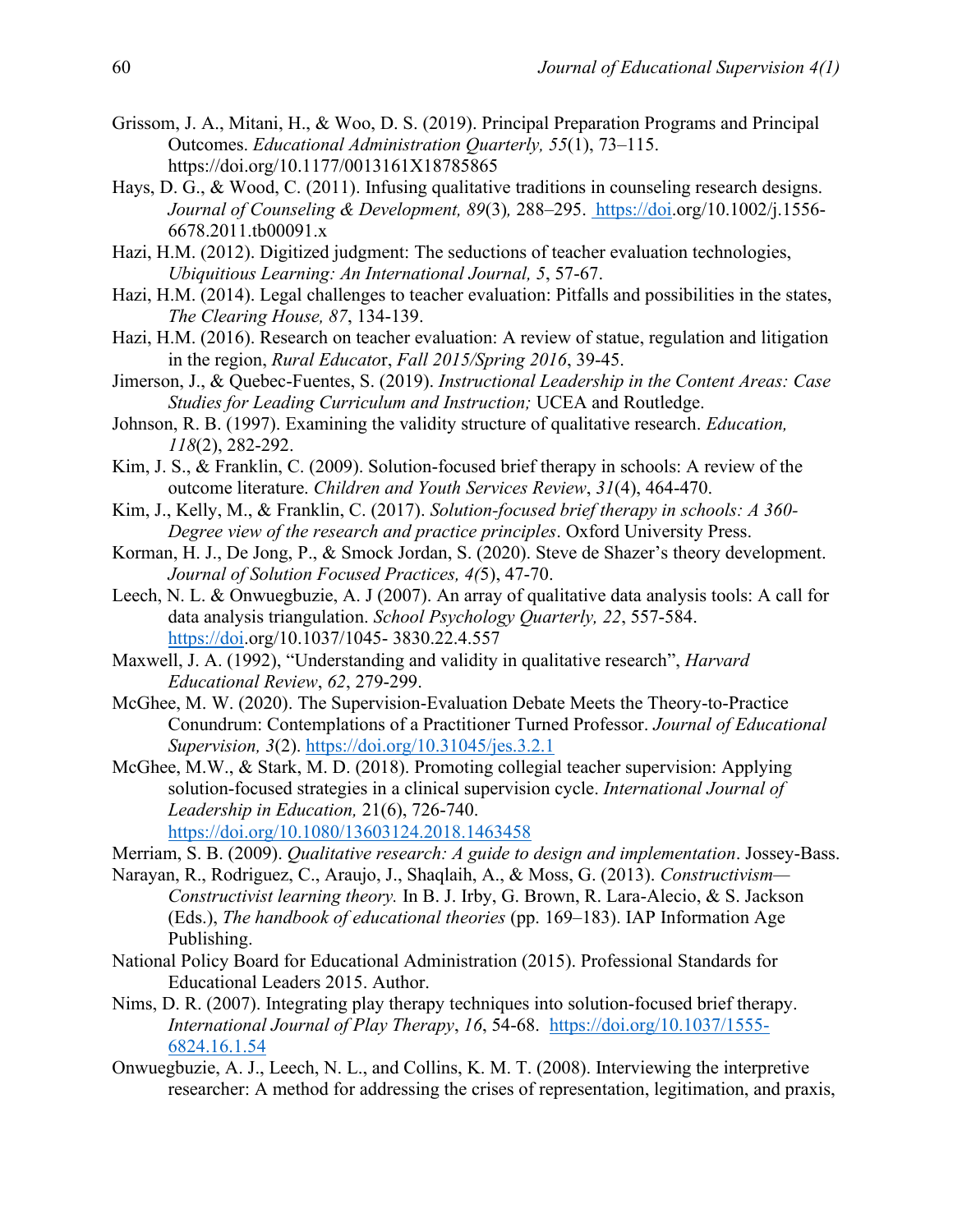*International Journal of Qualitative Methods*, *7*(4), 1-17. [https://doi.](https://doi/)org[/10.1177/160940690800700401](https://doi.org/10.1177%2F160940690800700401)

- Orr, M. T., & Orphanos, S. (2011). How graduate-level preparation influences the effectiveness of school leaders: A comparison of the outcomes of exemplary and conventional leadership preparation programs for principals. *Educational Administration Quarterly, 47*(1), 18-70.
- Packer, M. J., & Goicoechea, J. (2000). Sociocultural and constructivist theories of learning: Ontology, not just epistemology. *Educational Psychologist, 35*(4), 227-241.
- Patton, M. Q. (2002). *Qualitative research & evaluation methods* (3rd ed.). Sage.
- Pichot, T., & Bushek, A. (2014, July 21-25). Solution-focused brief therapy refresher course. 2014 Evidenced-Based Solution-Focused Brief Therapy Summer Intensive, Denver, CO.
- Quebec Fuentes, S., & Jimerson, J. B. (2020). Role enactment and types of feedback: The influence of leadership content knowledge on instructional leadership efforts. *Journal of Educational Supervision, 3*(2).<https://doi.org/10.31045/jes.3.2.2>
- Robinson, V., Lloyd, C., & Rowe, K. (2008). The impact of leadership on student outcomes: An analysis of the differential effects of leadership types. *Educational Administration Quarterly, 44*(5), 635-674.
- Stark, M. D., McGhee, M. W., & Jimerson, J. (2017). Reclaiming instructional supervision: Using solution focused strategies to promote teacher development. *Journal of Research on Leadership Education*, *12*(3), 215-238. <https://doi.org/10.1177/1942775116684895>
- Shennan, G. (2014). *Solution-focused practice: Effective communication to facilitate change*. Palgrave Macmillan.
- Stake, R. E. (2005). Qualitative case studies. In N. K. Denzin & Y. S. Lincoln (Eds.), *The Sage handbook of qualitative research* (2nd. Ed., pp. 443-466). Sage.
- State Board for Educator Certification. (2018). *Texas Administrative Code, Title 19, Part VII, Chapter §241, Subchapter A* [Certification as principal, Subchapter A. Principal as instructional leader certificate and endorsement]. <http://ritter.tea.state.tx.us/sbecrules/tac/chapter241/ch241a.html>
- Stein, M. K., & Nelson, B. S. (2003). Leadership content knowledge. *Educational Evaluation and Policy Analysis, 25*(4), 423-448.<https://doi.org/10.3102/01623737025004423>
- Texas Education Agency. (2018). *Principal certification redesign.* https://tea.texas.gov/texaseducators/educator-initiatives-and-performance/principal-certification-redesign
- Thomas, F. (2013). *Solution-focused supervision: A resource-oriented approach to developing clinical expertise*. Springer.
- van Geert, P. (2017). Constructivist theories. In B. Hopkins, & R. G. Barr (Eds.), *The Cambridge encyclopedia of child development* (2nd ed.). Cambridge University Press. Credo Reference: https://search-credoreference

com.ezproxy.tcu.edu/content/entry/cupchilddev/constructivist\_theories/0

- Yin, R. K. (2009). *Applied social research methods series: Vol. 5. Case study research: Design and methods* (4th ed.) Sage.
- Zepeda, S. (2017). *Instructional supervision: Applying tools and concepts* (4<sup>th</sup> ed.). Eye on Education.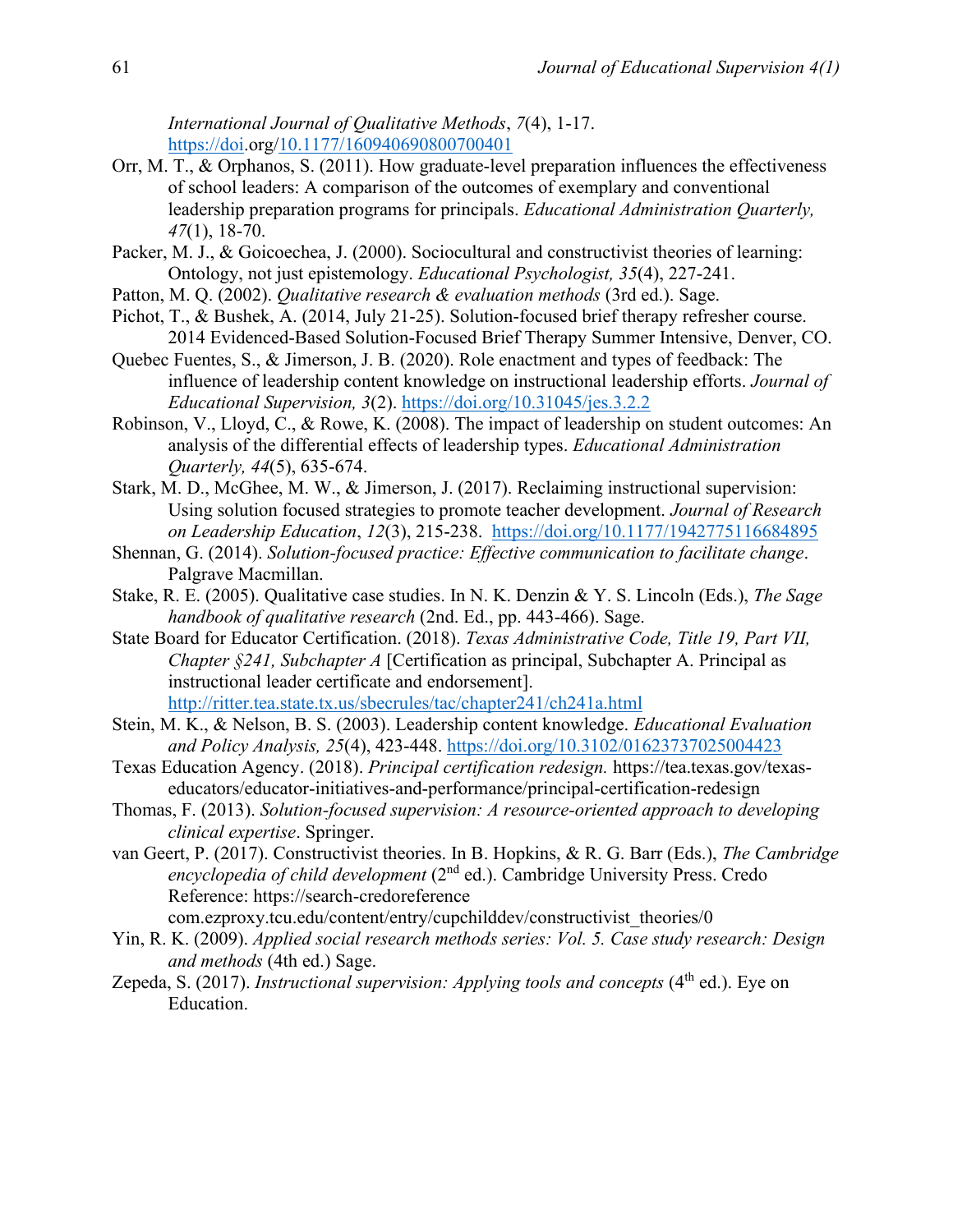# **Author Biographies**

**Marla W. McGhee** is a professor of educational leadership in the TCU College of Education. A campus principal before entering the higher education ranks, McGhee has returned to a practitioner leadership role, presently serving as interim director of TCU's two laboratory schools. Her recent scholarship focuses on principal preparation, instructional leadership, and using a solution-focused mindset in supervisory practices.

**Marcella D. Stark** is an associate professor of counseling in the TCU College of Education and holds licensure in Texas as a Licensed Professional Counselor and board-approved supervisor. As a counselor educator, she prepares students to work in schools as well as in clinical mental health settings. Before beginning her career in academia, she provided counseling in college and university settings. Her research focuses on applications of the solution-focused approach and mentoring within the counseling profession.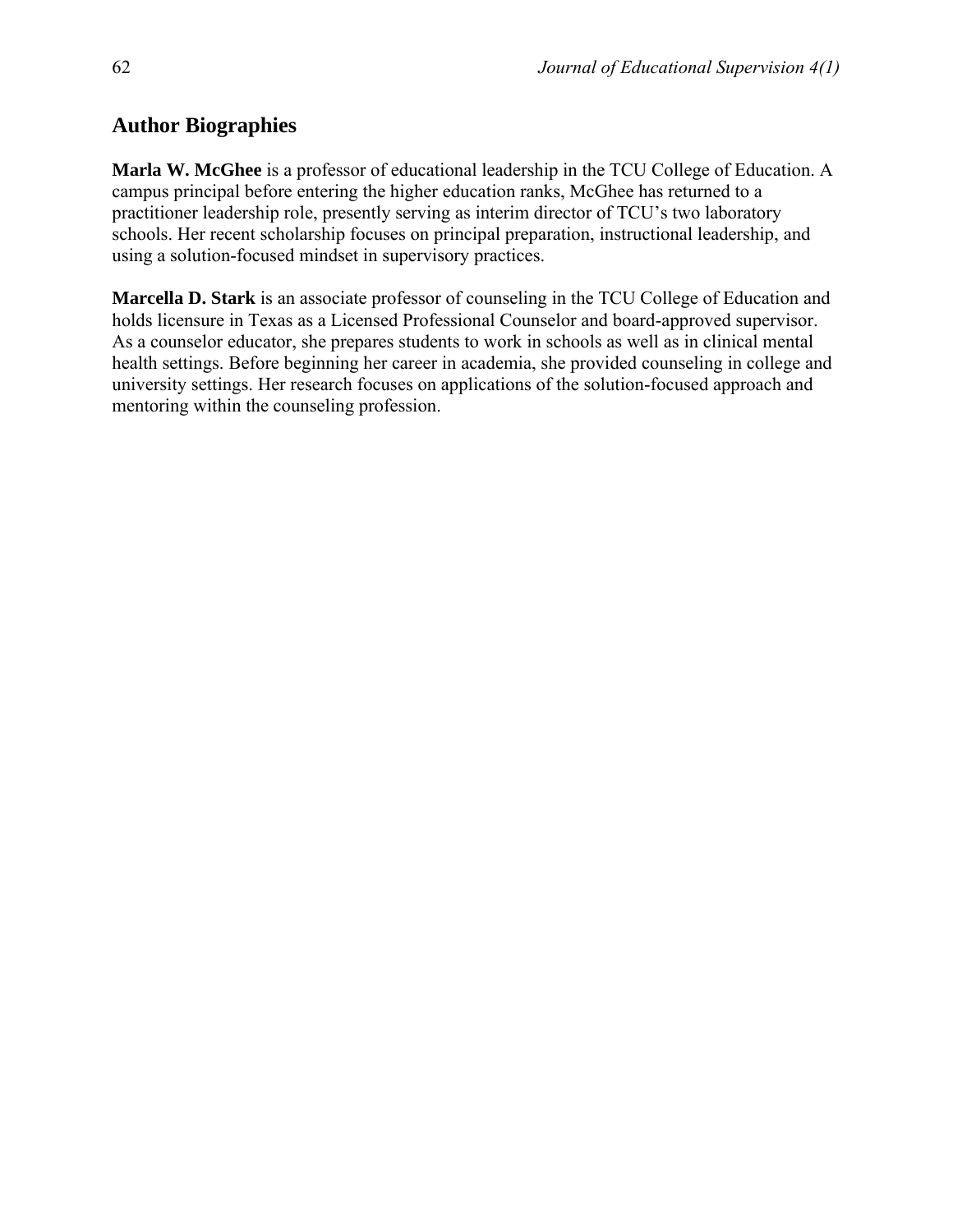# **Appendix A**

# **SFS Structure for Clinical Supervision Cycle Pre-observation Conference**

- 1. Visit. "Before we dive in . . ." (Especially important for new relationship).
- ➢ What's important for me to know about you? What else?
- $\triangleright$  What strengths do you bring to your teaching?
- 2. What does teacher want? Encourage teacher to set agenda and generate supervision topics.
- $\triangleright$  How can I best help you meet your goals?
- $\triangleright$  What would need to happen today (and from my observation) to make it a good use of our time?
- $\triangleright$  For a moment, let's pretend that we have reached the end of our supervision and you have found this process to be beneficial, what will you say was most helpful to you?
- 3. Check it out use their words
- 4. Preferred future/Goal formulation question Note: the majority of time spent on description and the how
- $\triangleright$  Miracle question (best with quality, skill, or trait) If a miracle happened overnight, and when you woke up in the morning, you had teaching super powers, what are the first things that you would notice that would tell you the miracle had occurred.
- ➢ Fast Forwarding question (best with events; takes out element of immediacy contained in MQ) – Let's fast-forward to the day of my observation. Tell me what an effective lesson will look like.
- $\triangleright$  Suppose . . . -- Suppose Johnny did stay in his seat, what difference would that make?
- 5. Scale current progress (present-focused) -- On a scale from 1 to 10, with 1 indicating not very successful and 10 indicating your ideal, how would you rate your achievement of the goal we've discussed?
- ➢ Assist teacher in evaluating where he/she is in relation to desired goal.
- $\triangleright$  Never scale the problem--put more emphasis on the solution.
- $\geq 10$  is always the goal, but 10 doesn't have to be perfection. 10 could be description of how teacher would feel if problem was gone (e.g., pretty good day and teacher is able to handle whatever comes up).
- ➢ Remember your not-knowing stance—you don't know if they consider the rating to be high or low.
- $\triangleright$  Follow-up questions:
	- o What lets you know you are here [provide visual] and not lower?
	- o How did you get to\_\_\_\_? How are you doing that?
	- o Have you always been a person who . . .? (refer back to strengths discussed earlier)
	- o Is that helpful or something to keep?
	- o What else lets you know?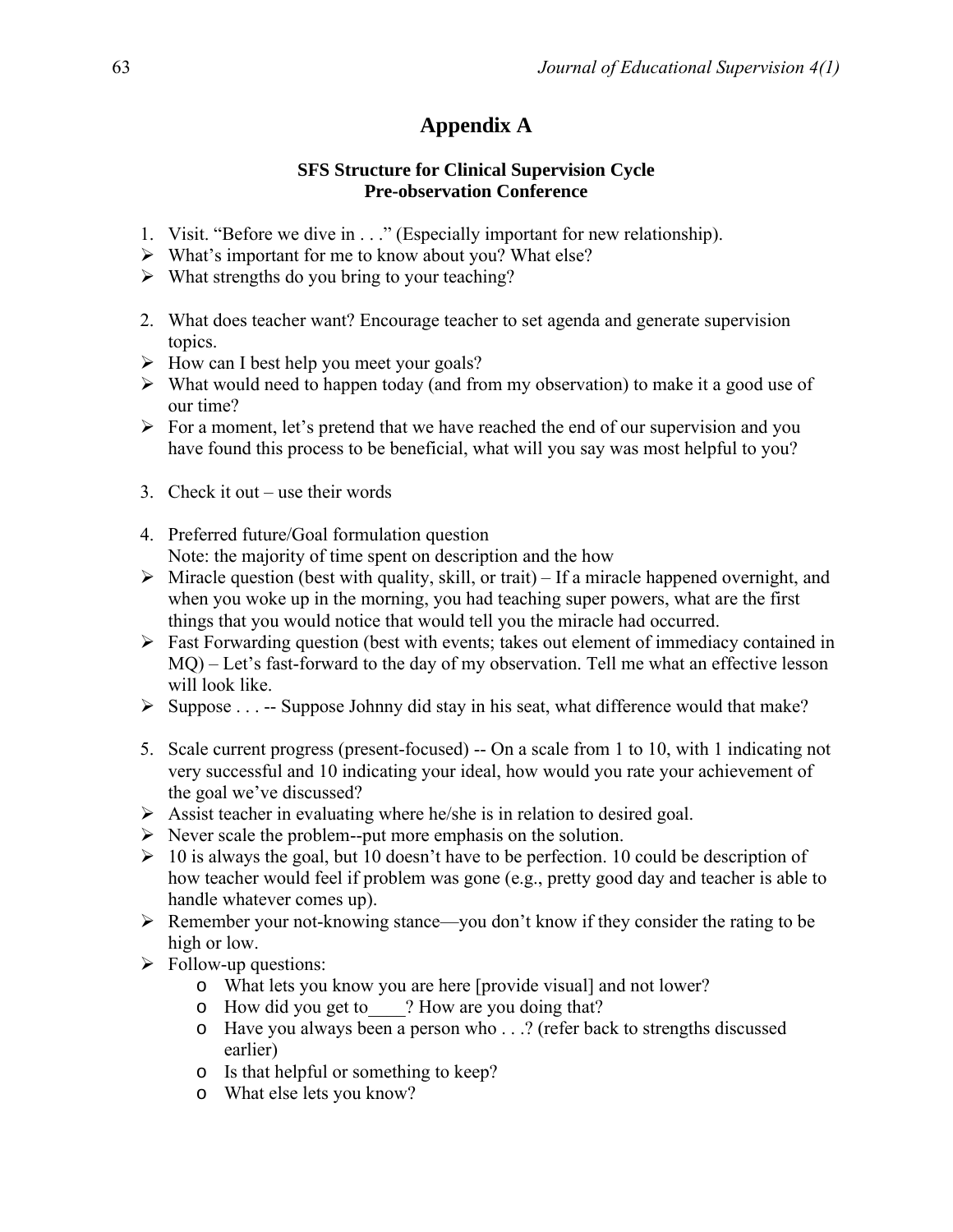- o Where would \_\_\_\_\_put you on the scale? (RQ)
- o Discuss logistics for observation (time, place, your level of involvement in the class)
- 6. Give a noticing task—between now and our next meeting, I'd like for you to notice when parts of that preferred future/goal has been achieved, even just a little bit. I'll do the same when I come observe you.

# **Observation and Prep**

- 1. During Observation gather data. Keep list of specific behaviors that were performed well, particularly those that are related to the teacher's specified goals.
- 2. Planning Review observation notes and read materials related to the goals set by the teacher.

# **Post-observation Conference**

- 1. What's better? When we last met, I asked you to notice times when your preferred future/goal was occurring. So what did you notice? How do you think this was reflected in the class I observed?
- 2. Share data gathered during your observation. Be sure to identify and amplify successes that were observed using "Wow and How." -- Wow, Jimmy really tried to distract the class with his antics, but you were able to redirect him quickly and keep their attention. How were you able to do that?
- 3. Revisit scale. Use scaling questions to help teacher to report perceived progress toward goals and identify what he or she might do to make further progress using presuppositional language (assuming the positive).
- ➢ When we last met, you scaled yourself at a X. How would you scale yourself today?
- $\triangleright$  An X? Wonderful! Tell me about X. What do you think attributed to you to reaching that level? You might add additional evidence that you noticed from your observation.
- 4. Assist teacher in evaluating other instances of success.
- $\triangleright$  Are there times when you are higher, even a little? In those times, how do you get yourself there? What else? When you're higher on the scale, what lets you know that you don't have to worry about [problem]?
- $\triangleright$  Are there times that you are lower on the scale? What pulls you out of it? How do you know when it's time to do that?
- 5. What's next?
- $\triangleright$  If we were to do this again in a year, what would I observe that is different?
- $\triangleright$  What will you have done to make that happen?
- ➢ What will tell you that it was a good move? How will you have done it in a way that you feel good about?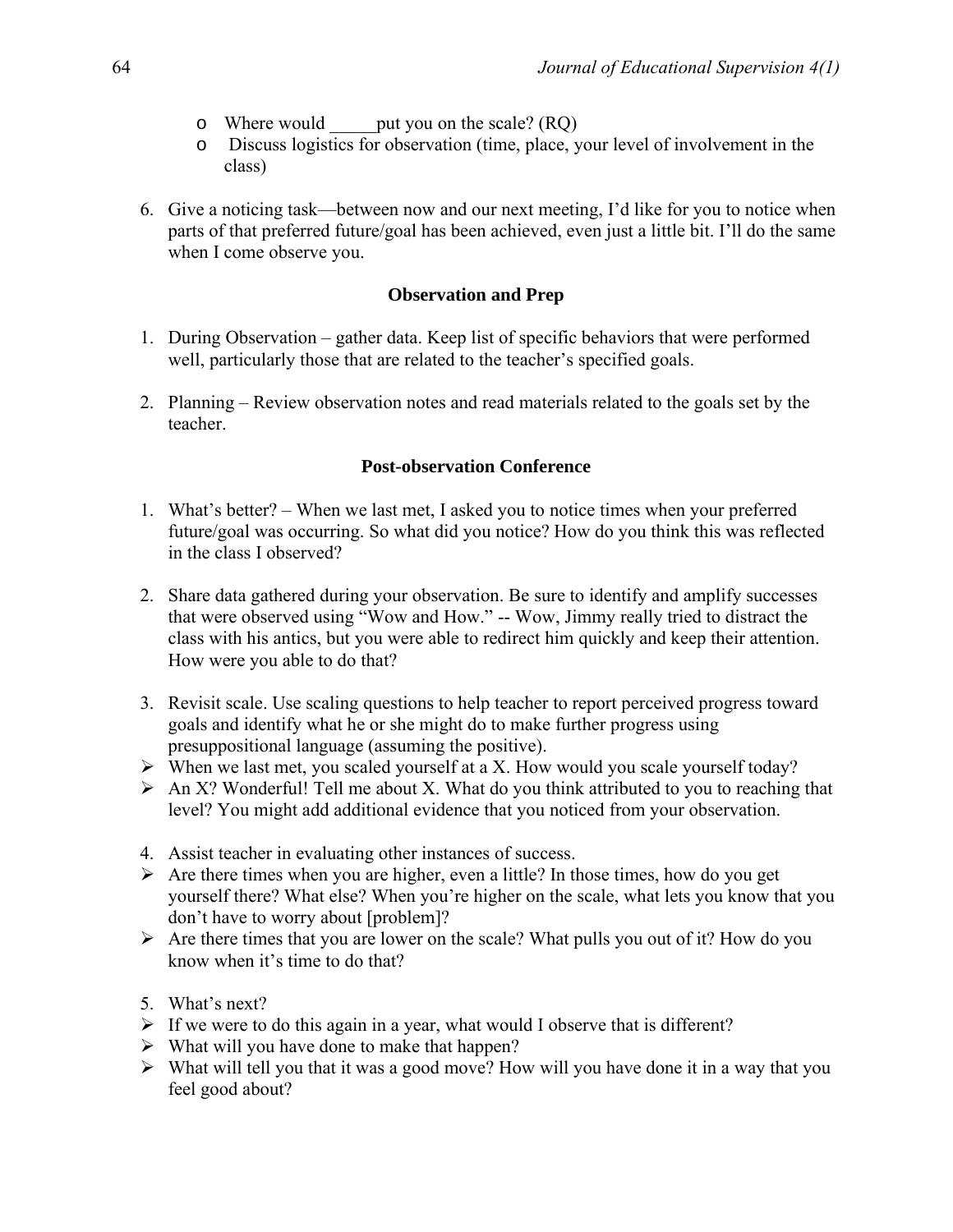- $\geq$  24 hour goal -- What is a small step that would better the odds of you moving up the scale? Is that something you could do tomorrow?
- 6. Ask for feedback on the supervision process. -- How was this helpful? Do you have other questions for me?
- 7. Feedback compliment teacher strengths and encourage them to try out (or build on) identified solutions.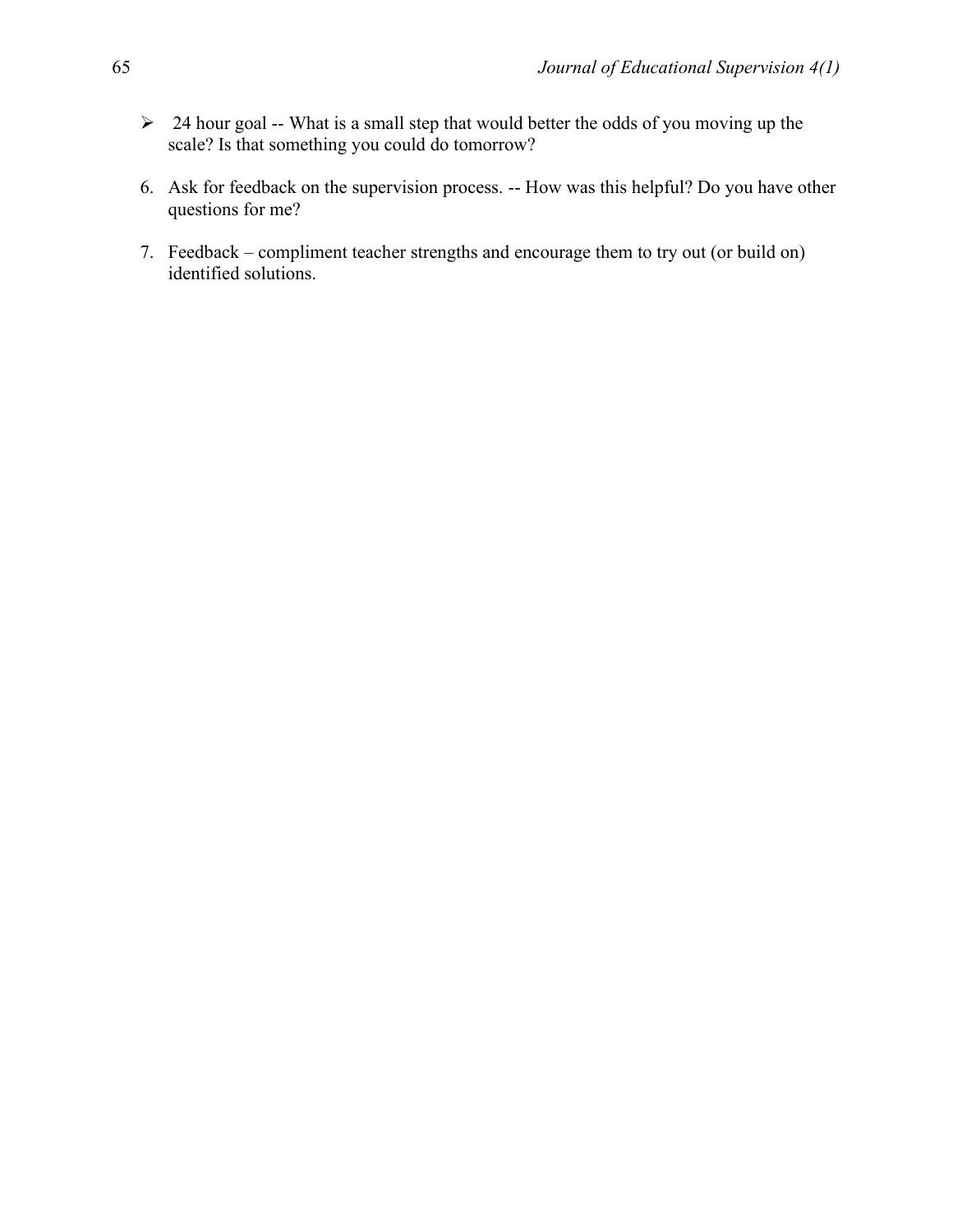# **Appendix B**

# Interview Protocol

In this interview we will focus on the pre- and post-observations conferences you conducted as a part of the clinical cycle in the spring semester of 2019.

- 1. In your pre- or post-observation conferences, did you use any of the SF strategies presented in the class? If so, which strategies did you use?
- 2. Which aspects of SF strategies did you find to be most helpful to you? Please explain.
- 3. Which aspects of SF strategies did you find to be most challenging for you? Please explain.
- 4. To what degree do you anticipate using SF strategies in your future work as an instructional supervisor?
- 5. Do you see any other uses for SF strategies in your work as an instructional leader?
- 6. Is there anything else you would like to say about the use SFS strategies?